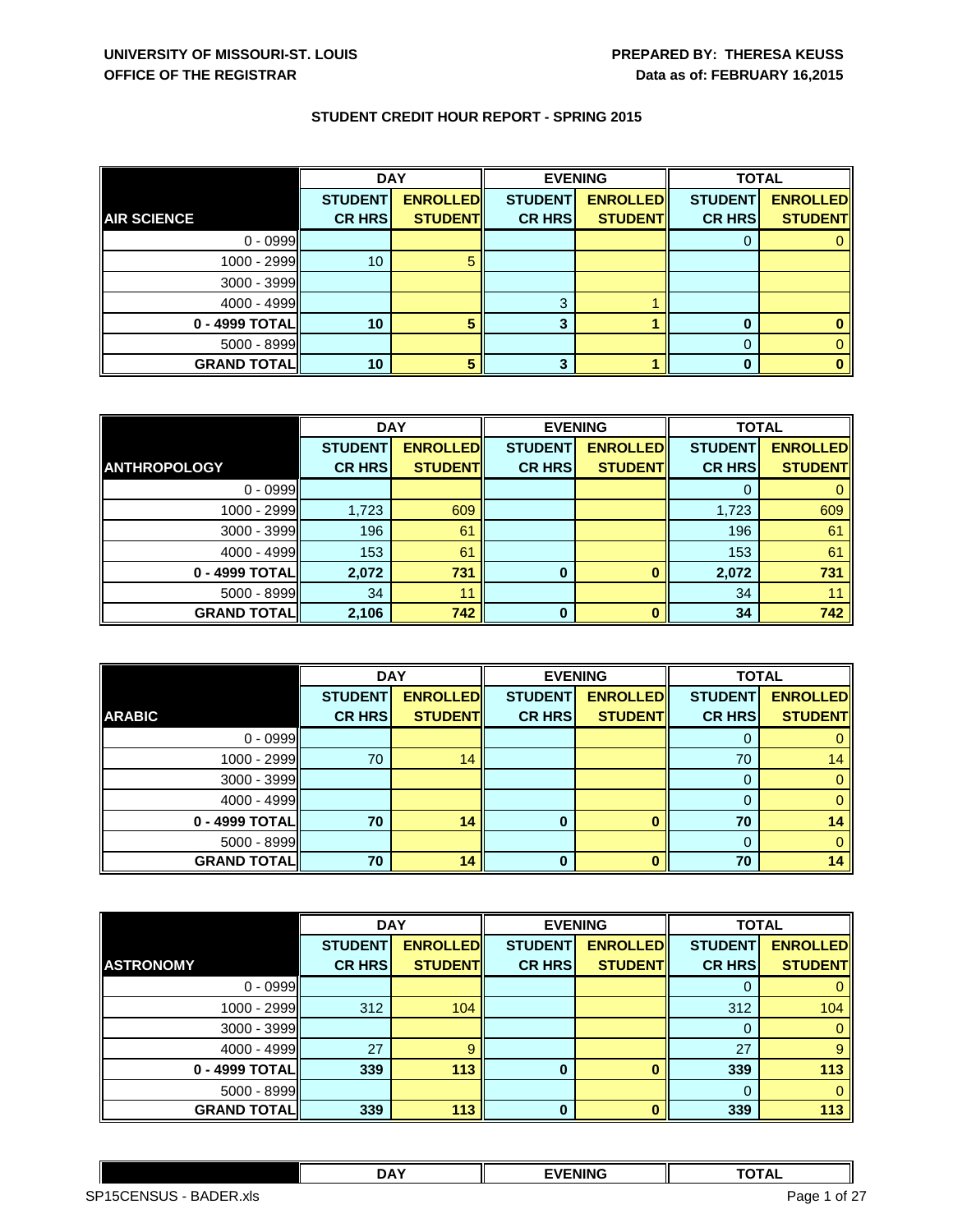|                     | <b>STUDENT</b> | <b>ENROLLED</b> | <b>STUDENT</b> | <b>ENROLLED</b> | <b>STUDENT</b> | <b>ENROLLED</b> |
|---------------------|----------------|-----------------|----------------|-----------------|----------------|-----------------|
| <b>ATM SCIENCES</b> | <b>CR HRS</b>  | <b>STUDENT</b>  | <b>CR HRS</b>  | <b>STUDENT</b>  | <b>CR HRS</b>  | <b>STUDENT</b>  |
| $0 - 0999$          |                |                 |                |                 |                |                 |
| 1000 - 2999         |                |                 |                |                 |                |                 |
| $3000 - 3999$       |                |                 |                |                 |                |                 |
| 4000 - 4999         |                |                 |                |                 |                |                 |
| 0 - 4999 TOTAL      |                |                 |                |                 |                |                 |
| $5000 - 8999$       |                |                 |                |                 |                |                 |
| <b>GRAND TOTAL</b>  |                |                 |                |                 |                |                 |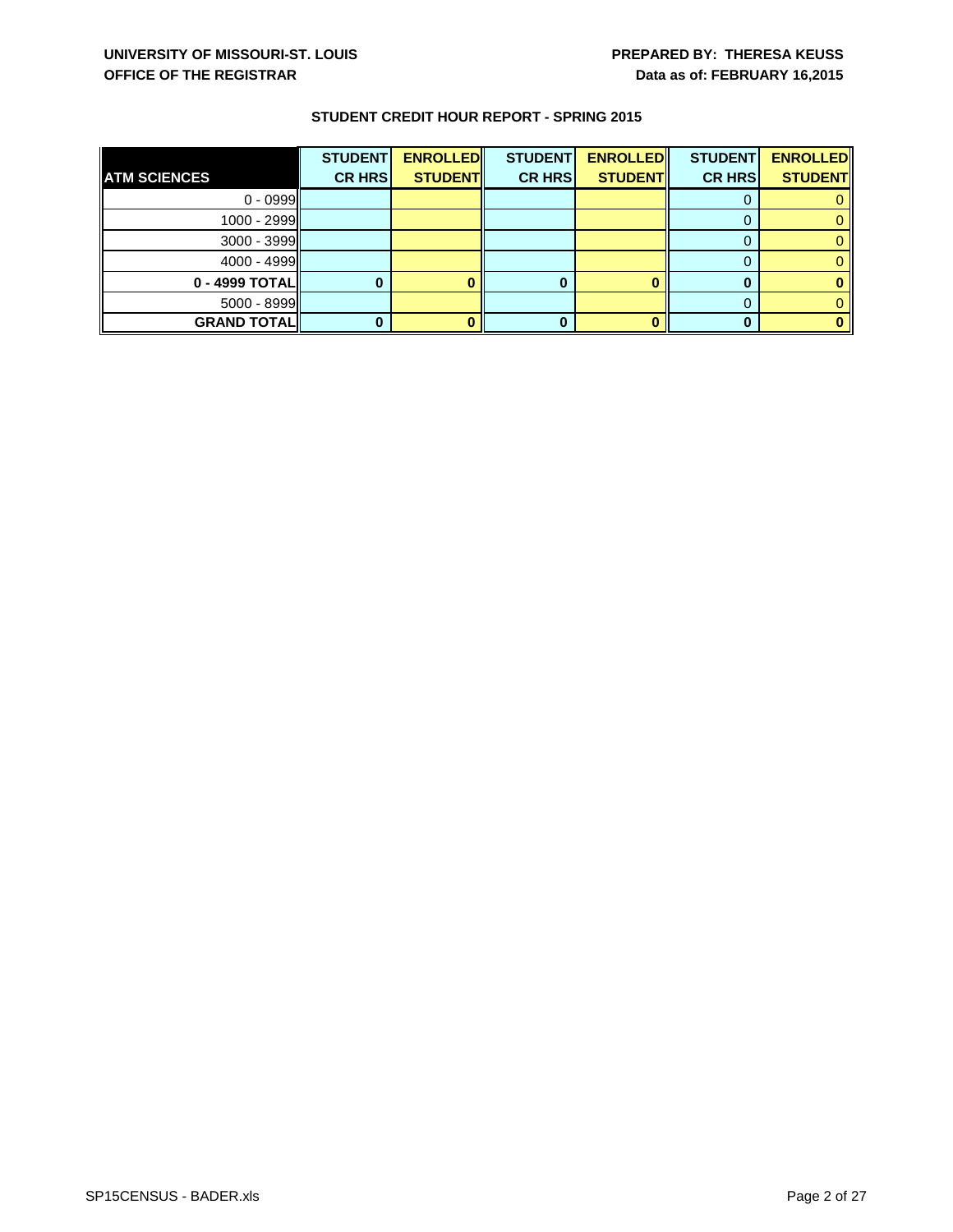|                    | <b>DAY</b>     |                 | <b>EVENING</b> |                 | <b>TOTAL</b>   |                 |
|--------------------|----------------|-----------------|----------------|-----------------|----------------|-----------------|
|                    | <b>STUDENT</b> | <b>ENROLLED</b> | <b>STUDENT</b> | <b>ENROLLED</b> | <b>STUDENT</b> | <b>ENROLLED</b> |
| <b>BIOLOGY</b>     | <b>CR HRS</b>  | <b>STUDENT</b>  | <b>CR HRS</b>  | <b>STUDENTI</b> | <b>CR HRS</b>  | <b>STUDENT</b>  |
| $0 - 0999$         |                |                 |                |                 |                |                 |
| 1000 - 2999        | 2,772          | 789             | 450            | 145             | 3,222          | 934             |
| 3000 - 3999        | 722            | 258             | 78             | 29              | 800            | 287             |
| $4000 - 4999$      | 729            | 283             | 113            | 40              | 842            | 323             |
| 0 - 4999 TOTAL     | 4,223          | 1,330           | 641            | 214             | 4,864          | 1,544           |
| $5000 - 8999$      | 378            | 150             |                |                 | 378            | 150             |
| <b>GRAND TOTAL</b> | 4,601          | 1,480           | 641            | 214             | 5,242          | 1,694           |

|                    | <b>DAY</b>     |                 | <b>EVENING</b> |                 | <b>TOTAL</b>   |                 |
|--------------------|----------------|-----------------|----------------|-----------------|----------------|-----------------|
|                    | <b>STUDENT</b> | <b>ENROLLED</b> | <b>STUDENT</b> | <b>ENROLLED</b> | <b>STUDENT</b> | <b>ENROLLED</b> |
| <b>CHEMISTRY</b>   | <b>CR HRS</b>  | <b>STUDENT</b>  | <b>CR HRS</b>  | <b>STUDENT</b>  | <b>CR HRS</b>  | <b>STUDENT</b>  |
| $0 - 0999$         |                |                 |                |                 | 0              |                 |
| 1000 - 2999        | 1,403          | 368             | 442            | 138             | 1,845          | 506             |
| $3000 - 3999$      | 146            | 69              | 129            | 43              | 275            | 112             |
| $4000 - 4999$      | 101            | 48              | 151            | 52              | 252            | 100             |
| 0 - 4999 TOTAL     | 1,650          | 485             | 722            | 233             | 2,372          | 718             |
| 5000 - 8999        | 456            | 199             |                |                 | 456            | 199             |
| <b>GRAND TOTAL</b> | 2,106          | 684             | 722            | 233             | 2,828          | 917             |

|                               | <b>DAY</b>     |                 | <b>EVENING</b> |                 | <b>TOTAL</b>   |                 |
|-------------------------------|----------------|-----------------|----------------|-----------------|----------------|-----------------|
|                               | <b>STUDENT</b> | <b>ENROLLED</b> | <b>STUDENT</b> | <b>ENROLLED</b> | <b>STUDENT</b> | <b>ENROLLED</b> |
| <b>CHILD ADVOCACY STUDIES</b> | <b>CR HRS</b>  | <b>STUDENTI</b> | <b>CR HRS</b>  | <b>STUDENT</b>  | <b>CR HRS</b>  | <b>STUDENT</b>  |
| $0 - 0999$                    |                |                 |                |                 | 0              |                 |
| 1000 - 2999                   |                |                 |                |                 | 0              |                 |
| 3000 - 3999                   | З              |                 |                |                 | 3              |                 |
| $4000 - 4999$                 | 21             |                 | 15             |                 | 36             | 12              |
| 0 - 4999 TOTAL                | 24             | 8               | 15             |                 | 39             | 13              |
| $5000 - 8999$                 |                |                 |                |                 | 0              |                 |
| <b>GRAND TOTAL</b>            | 24             | я               | 15             | к               | 39             | 13              |

|                    | <b>DAY</b>     |                 | <b>EVENING</b> |                 | <b>TOTAL</b>   |                 |
|--------------------|----------------|-----------------|----------------|-----------------|----------------|-----------------|
|                    | <b>STUDENT</b> | <b>ENROLLED</b> | <b>STUDENT</b> | <b>ENROLLED</b> | <b>STUDENT</b> | <b>ENROLLED</b> |
| <b>CHINESE</b>     | <b>CR HRS</b>  | <b>STUDENT</b>  | <b>CR HRS</b>  | <b>STUDENT</b>  | <b>CR HRS</b>  | <b>STUDENT</b>  |
| $0 - 0999$         |                |                 |                |                 |                |                 |
| $1000 - 2999$      | 25             | g               |                |                 | 25             |                 |
| 3000 - 3999        |                |                 |                |                 |                |                 |
| $4000 - 4999$      |                |                 |                |                 |                |                 |
| 0 - 4999 TOTAL     | 25             | 9               |                |                 | 25             |                 |
| 5000 - 8999        |                |                 |                |                 |                |                 |
| <b>GRAND TOTAL</b> | 25             | 9               | 0              |                 | 25             | 9               |

|                 | <b>DAY</b> |                                       | <b>EVENING</b> |                 | TOTAL            |  |
|-----------------|------------|---------------------------------------|----------------|-----------------|------------------|--|
| <b>STUDENTI</b> |            | <b>ENROLLEDII STUDENTI ENROLLEDII</b> |                | <b>STUDENTI</b> | <b>ENROLLEDI</b> |  |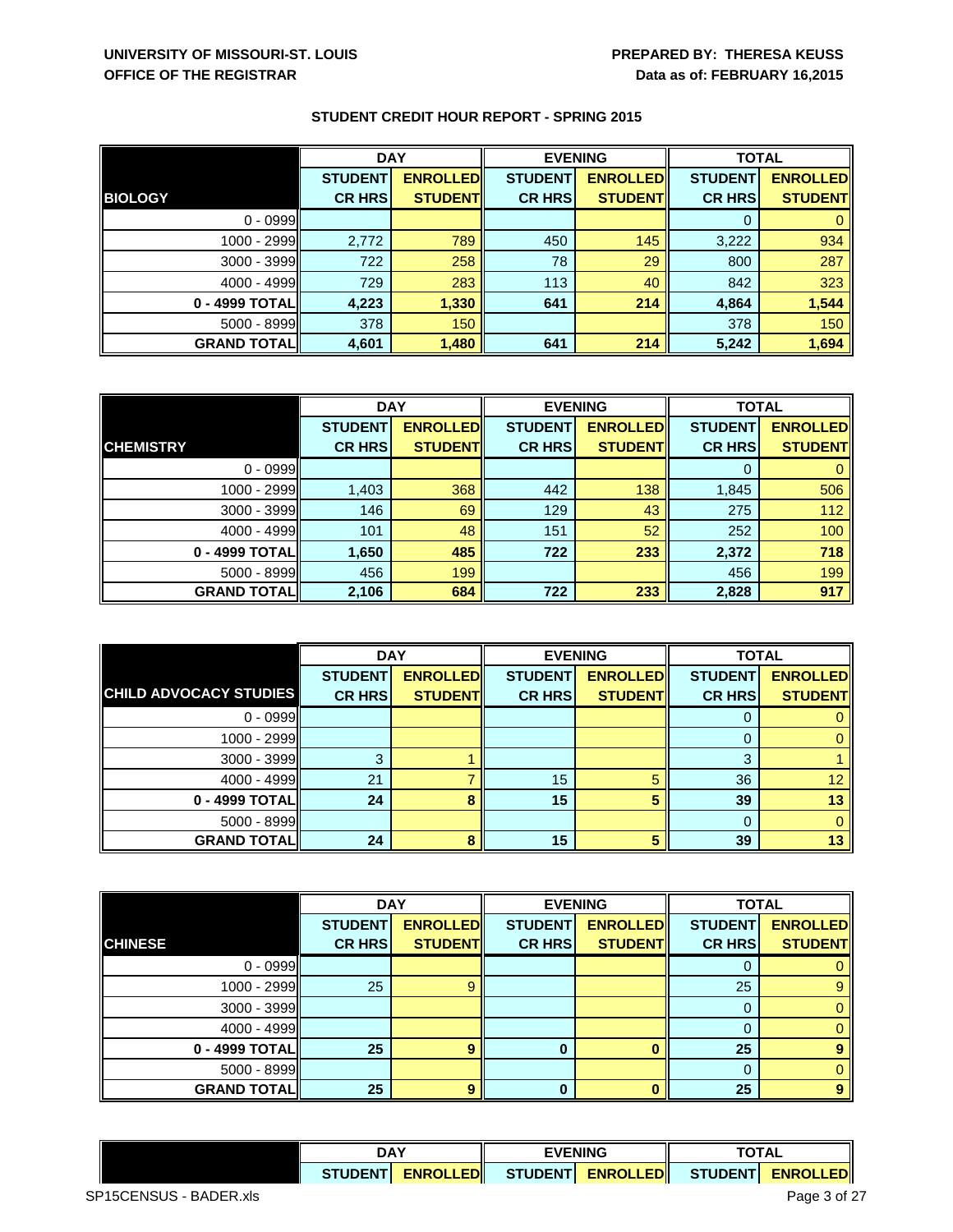| <b>COMPUTER SCIENCE</b> | <b>CR HRS</b> | <b>STUDENT</b> | <b>CR HRS</b> | <b>STUDENT</b> | <b>CR HRS</b> | <b>STUDENT</b> |
|-------------------------|---------------|----------------|---------------|----------------|---------------|----------------|
| $0 - 0999$              |               |                |               |                |               |                |
| 1000 - 2999             | 888           | 296            | 216           | 72             | 1,104         | 368            |
| $3000 - 3999$           | 150           | 50             | 27            |                | 177           | 59             |
| $4000 - 4999$           | 382           | 128            | 249           | 83             | 631           | 211            |
| 0 - 4999 TOTALI         | 1.420         | 474            | 492           | 164            | 1.912         | 638            |
| $5000 - 8999$           | 174           | 58             |               |                | 174           | 58             |
| <b>GRAND TOTAL</b>      | 1,594         | 532            | 492           | 164            | 2,086         | 696            |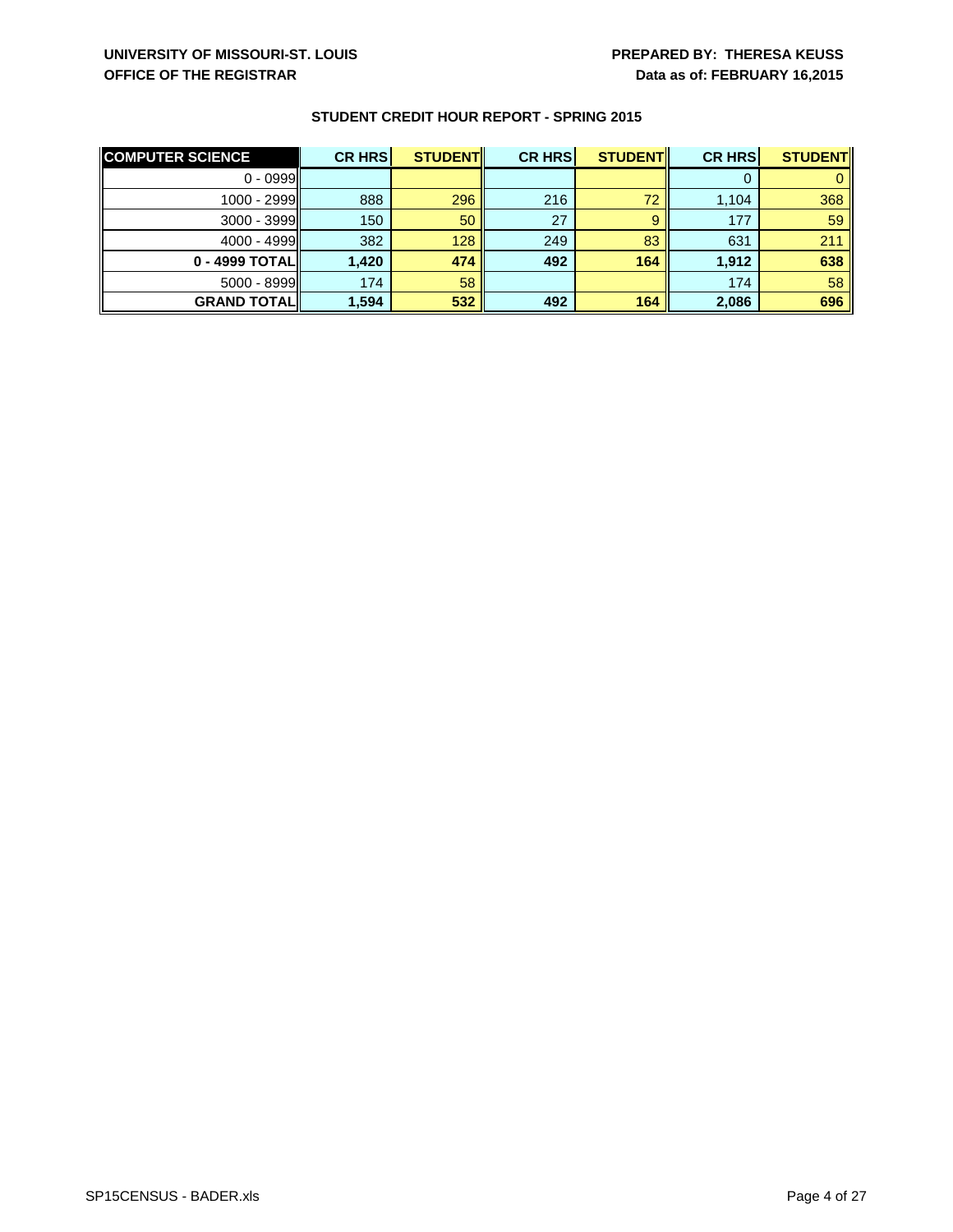|                         | <b>DAY</b>     |                 | <b>EVENING</b> |                 | <b>TOTAL</b>   |                 |
|-------------------------|----------------|-----------------|----------------|-----------------|----------------|-----------------|
|                         | <b>STUDENT</b> | <b>ENROLLED</b> | <b>STUDENT</b> | <b>ENROLLED</b> | <b>STUDENT</b> | <b>ENROLLED</b> |
| <b>CRIMINAL JUSTICE</b> | <b>CR HRS</b>  | <b>STUDENT</b>  | <b>CR HRS</b>  | <b>STUDENT</b>  | <b>CR HRS</b>  | <b>STUDENT</b>  |
| $0 - 0999$              |                |                 |                |                 |                |                 |
| 1000 - 2999             | 3,094          | 1,006           | 123            | 36              | 3,217          | 1,042           |
| $3000 - 3999$           | 484            | 159             |                |                 | 484            | 159             |
| 4000 - 4999             | 642            | 214             |                |                 | 642            | 214             |
| 0 - 4999 TOTAL          | 4,220          | 1,379           | 123            | 36              | 4,343          | 1,415           |
| 5000 - 8999             | 255            | 81              |                |                 | 255            | 81              |
| <b>GRAND TOTAL</b>      | 4,475          | 1,460           | 123            | 36              | 4,598          | 1,496           |

|                    | <b>DAY</b>     |                 | <b>EVENING</b> |                 | <b>TOTAL</b>   |                 |
|--------------------|----------------|-----------------|----------------|-----------------|----------------|-----------------|
|                    | <b>STUDENT</b> | <b>ENROLLED</b> | <b>STUDENT</b> | <b>ENROLLED</b> | <b>STUDENT</b> | <b>ENROLLED</b> |
| <b>ECONOMICS</b>   | <b>CR HRS</b>  | <b>STUDENT</b>  | <b>CR HRS</b>  | <b>STUDENT</b>  | <b>CR HRS</b>  | <b>STUDENT</b>  |
| $0 - 0999$         |                |                 |                |                 | 0              |                 |
| $1000 - 2999$      | 1,518          | 520             | 174            | 58              | 1,692          | 578             |
| $3000 - 3999$      | 219            | 73              | 81             | 27              | 300            | 100             |
| $4000 - 4999$      | 165            | 45              | 63             | 21              | 228            | 66              |
| 0 - 4999 TOTAL     | 1,902          | 638             | 318            | 106             | 2,220          | 744             |
| $5000 - 8999$      | 117            | 39              |                |                 | 117            | 39              |
| <b>GRAND TOTAL</b> | 2,019          | 677             | 318            | 106             | 2,337          | 783             |

|                    | <b>DAY</b>     |                 | <b>EVENING</b> |                 | <b>TOTAL</b>   |                 |
|--------------------|----------------|-----------------|----------------|-----------------|----------------|-----------------|
|                    | <b>STUDENT</b> | <b>ENROLLED</b> | <b>STUDENT</b> | <b>ENROLLED</b> | <b>STUDENT</b> | <b>ENROLLED</b> |
| <b>ENGLISH</b>     | <b>CR HRS</b>  | <b>STUDENT</b>  | <b>CR HRS</b>  | <b>STUDENT</b>  | <b>CR HRS</b>  | <b>STUDENT</b>  |
| $0 - 0999$         |                |                 |                |                 | 0              |                 |
| 1000 - 2999        | 1,392          | 464             | 57             | 19              | 1,449          | 483             |
| 3000 - 3999        | 3,183          | 1,061           | 180            | 60              | 3,363          | 1,121           |
| $4000 - 4999$      | 582            | 194             |                |                 | 582            | 194             |
| 0 - 4999 TOTAL     | 5,157          | 1,719           | 237            | 79              | 5,394          | 1,798           |
| $5000 - 8999$      | 393            | 131             |                |                 | 393            | 131             |
| <b>GRAND TOTAL</b> | 5,550          | 1,850           | 237            | 79              | 5,787          | 1,929           |

|                             | <b>DAY</b>     |                 | <b>EVENING</b> |                 | <b>TOTAL</b>   |                 |
|-----------------------------|----------------|-----------------|----------------|-----------------|----------------|-----------------|
| <b>ENGLISH FOR ACADEMIC</b> | <b>STUDENT</b> | <b>ENROLLED</b> | <b>STUDENT</b> | <b>ENROLLED</b> | <b>STUDENT</b> | <b>ENROLLED</b> |
| <b>PURPOSES</b>             | <b>CR HRS</b>  | <b>STUDENT</b>  | <b>CR HRS</b>  | <b>STUDENT</b>  | <b>CR HRS</b>  | <b>STUDENT</b>  |
| $0 - 0999$                  |                |                 |                |                 | 0              |                 |
| $1000 - 2999$               |                |                 |                |                 | 0              |                 |
| 3000 - 3999                 | 60             | 20              |                |                 | 60             | 20              |
| $4000 - 4999$               | 201            | 67              |                |                 | 201            | 67              |
| 0 - 4999 TOTAL              | 261            | 87              | 0              |                 | 261            | 87              |
| 5000 - 8999                 | 17             | g               |                |                 | 17             | 9               |
| <b>GRAND TOTALI</b>         | 278            | 96              | 0              |                 | 278            | 96              |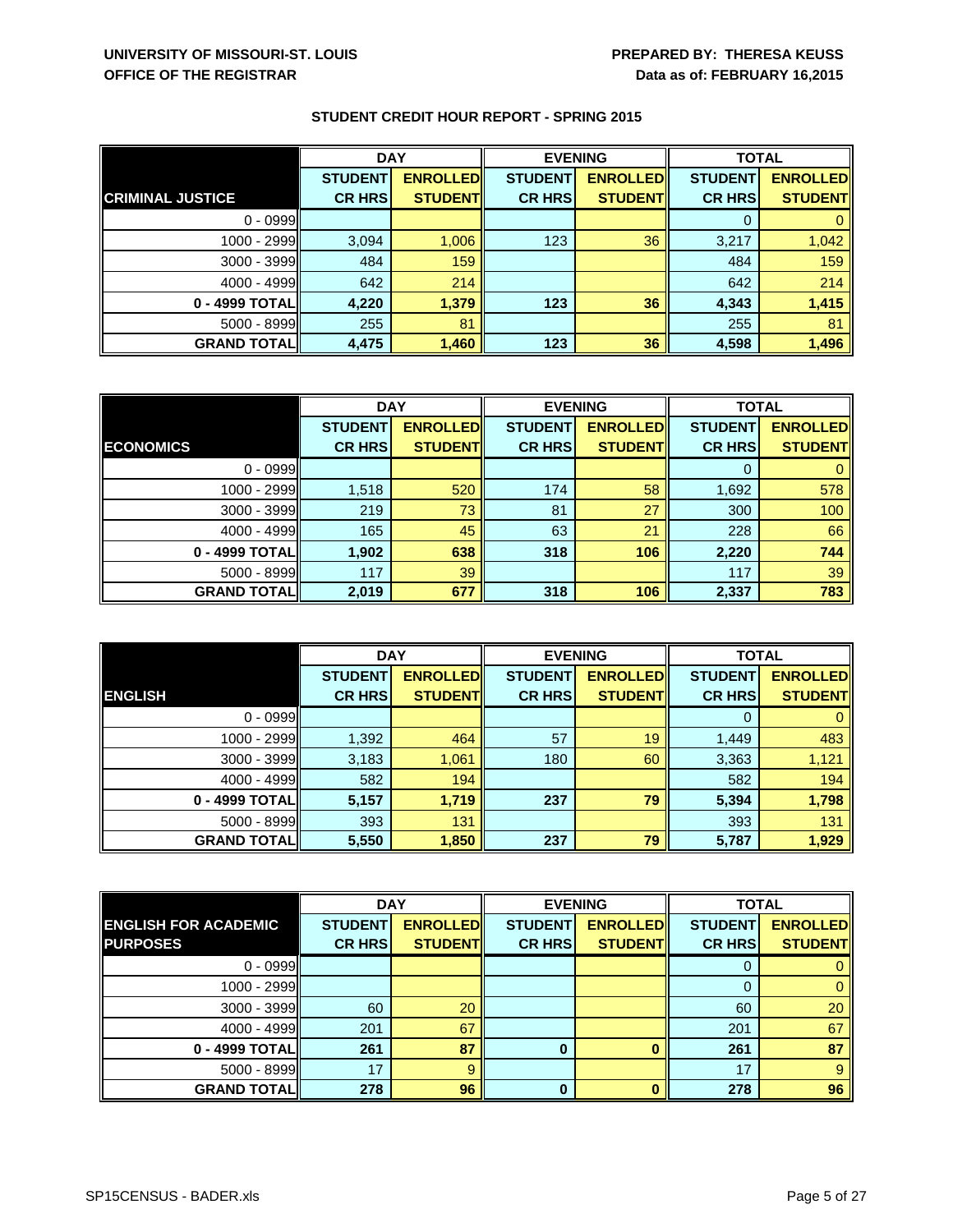|                         | <b>DAY</b>     |                 | <b>EVENING</b> |                 | <b>TOTAL</b>   |                 |
|-------------------------|----------------|-----------------|----------------|-----------------|----------------|-----------------|
|                         | <b>STUDENT</b> | <b>ENROLLED</b> | <b>STUDENT</b> | <b>ENROLLED</b> | <b>STUDENT</b> | <b>ENROLLED</b> |
| <b>FOREIGN LANGUAGE</b> | <b>CR HRS</b>  | <b>STUDENT</b>  | <b>CR HRS</b>  | <b>STUDENT</b>  | <b>CR HRS</b>  | <b>STUDENT</b>  |
| $0 - 0999$              |                |                 |                |                 | U              |                 |
| 1000 - 2999             | 36             | 12              |                |                 | 36             | 12              |
| 3000 - 3999             |                |                 |                |                 | 0              |                 |
| 4000 - 4999             |                |                 |                |                 |                |                 |
| 0 - 4999 TOTAL          | 37             | 13              |                |                 | 37             | 13              |
| 5000 - 8999             |                |                 |                |                 | 0              |                 |
| <b>GRAND TOTAL</b>      | 37             | 13              |                |                 | 37             | 13              |

|                    | <b>DAY</b>     |                 | <b>EVENING</b> |                 | <b>TOTAL</b>   |                 |
|--------------------|----------------|-----------------|----------------|-----------------|----------------|-----------------|
|                    | <b>STUDENT</b> | <b>ENROLLED</b> | <b>STUDENT</b> | <b>ENROLLED</b> | <b>STUDENT</b> | <b>ENROLLED</b> |
| <b>FRENCH</b>      | <b>CR HRS</b>  | <b>STUDENT</b>  | <b>CR HRS</b>  | <b>STUDENT</b>  | <b>CR HRS</b>  | <b>STUDENT</b>  |
| $0 - 0999$         |                |                 |                |                 |                |                 |
| 1000 - 2999        | 483            | 113             |                |                 | 483            | 113             |
| 3000 - 3999        | 60             | 20              |                |                 | 60             | 20              |
| 4000 - 4999        | 36             | 12              |                |                 | 36             | 12              |
| 0 - 4999 TOTAL     | 579            | 145             | $\bf{0}$       |                 | 579            | 145             |
| $5000 - 8999$      | 15             | 5               |                |                 | 15             | 5               |
| <b>GRAND TOTAL</b> | 594            | 150             | <sup>0</sup>   |                 | 594            | 150             |

|                    | <b>DAY</b>     |                 | <b>EVENING</b> |                 | <b>TOTAL</b>   |                 |
|--------------------|----------------|-----------------|----------------|-----------------|----------------|-----------------|
|                    | <b>STUDENT</b> | <b>ENROLLED</b> | <b>STUDENT</b> | <b>ENROLLED</b> | <b>STUDENT</b> | <b>ENROLLED</b> |
| <b>GEOGRAPHY</b>   | <b>CR HRS</b>  | <b>STUDENT</b>  | <b>CR HRS</b>  | <b>STUDENT</b>  | <b>CR HRS</b>  | <b>STUDENT</b>  |
| $0 - 0999$         |                |                 |                |                 |                |                 |
| 1000 - 2999        |                |                 |                |                 |                |                 |
| 3000 - 3999        |                |                 |                |                 | 0              |                 |
| 4000 - 4999        |                |                 |                |                 |                |                 |
| 0 - 4999 TOTAL     |                |                 |                |                 | 0              |                 |
| 5000 - 8999        |                |                 |                |                 | 0              |                 |
| <b>GRAND TOTAL</b> |                |                 |                |                 | ŋ              |                 |

|                    | <b>DAY</b>     |                 | <b>EVENING</b> |                 | <b>TOTAL</b>   |                 |
|--------------------|----------------|-----------------|----------------|-----------------|----------------|-----------------|
|                    | <b>STUDENT</b> | <b>ENROLLED</b> | <b>STUDENT</b> | <b>ENROLLED</b> | <b>STUDENT</b> | <b>ENROLLED</b> |
| <b>GEOLOGY</b>     | <b>CR HRS</b>  | <b>STUDENTI</b> | <b>CR HRS</b>  | <b>STUDENT</b>  | <b>CR HRS</b>  | <b>STUDENT</b>  |
| $0 - 0999$         |                |                 |                |                 | 0              |                 |
| 1000 - 2999        | 669            | 210             | 91             | 27              | 760            | 237             |
| 3000 - 3999        |                |                 |                |                 | 0              |                 |
| $4000 - 4999$      |                |                 |                |                 | 0              |                 |
| 0 - 4999 TOTAL     | 669            | 210             | 91             | 27              | 760            | 237             |
| 5000 - 8999        |                |                 |                |                 | $\Omega$       |                 |
| <b>GRAND TOTAL</b> | 669            | 210             | 91             | 27              | 760            | 237             |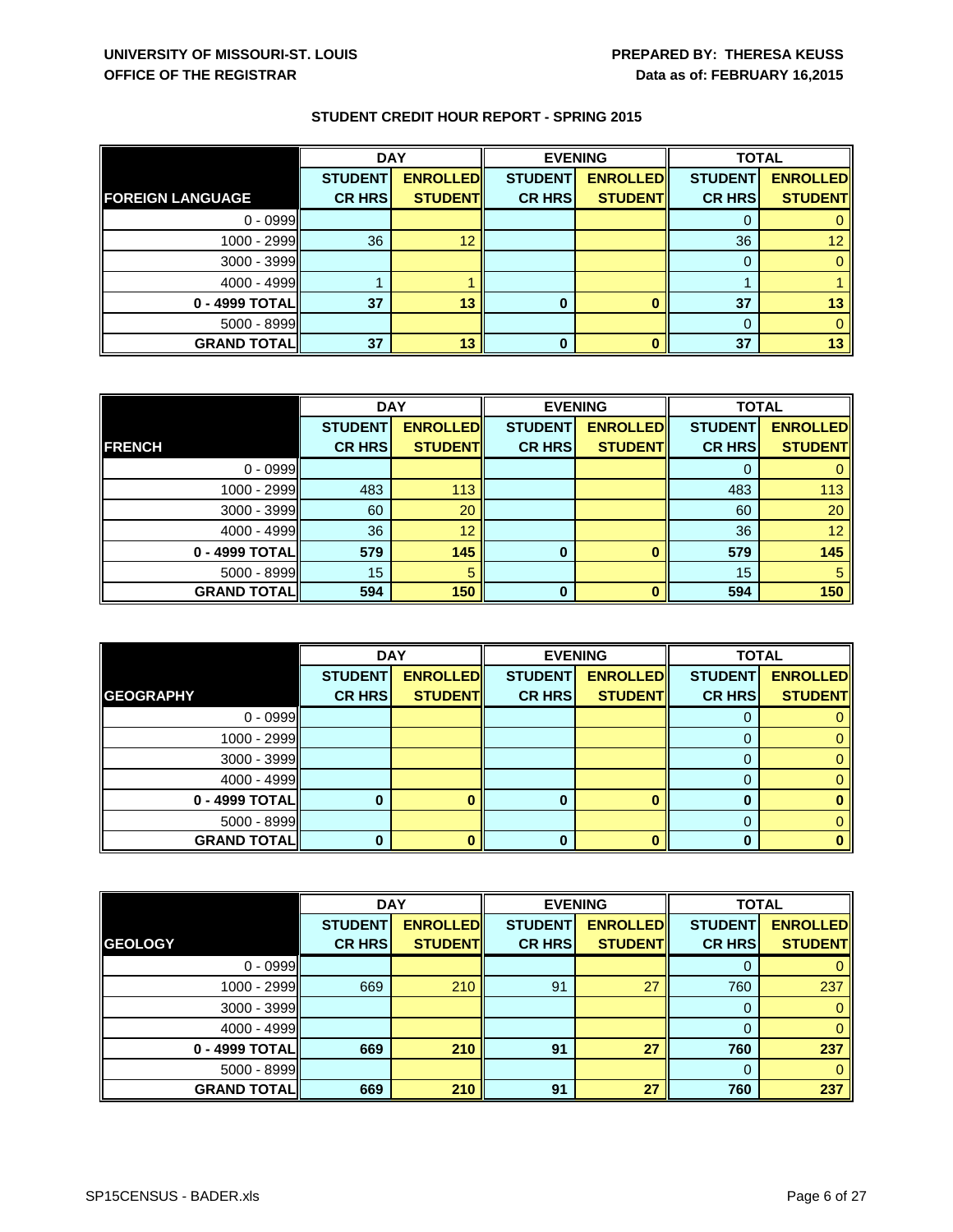|                    | <b>DAY</b>     |                 | <b>EVENING</b> |                 | <b>TOTAL</b>   |                 |
|--------------------|----------------|-----------------|----------------|-----------------|----------------|-----------------|
|                    | <b>STUDENT</b> | <b>ENROLLED</b> | <b>STUDENT</b> | <b>ENROLLED</b> | <b>STUDENT</b> | <b>ENROLLED</b> |
| <b>GERMAN</b>      | <b>CR HRS</b>  | <b>STUDENT</b>  | <b>CR HRS</b>  | <b>STUDENT</b>  | <b>CR HRS</b>  | <b>STUDENT</b>  |
| $0 - 0999$         |                |                 |                |                 | 0              |                 |
| 1000 - 2999        | 116            | 28              |                |                 | 116            | 28              |
| $3000 - 3999$      | 30             | 10              |                |                 | 30             | 10              |
| 4000 - 4999        |                |                 |                |                 | 0              |                 |
| 0 - 4999 TOTAL     | 146            | 38              | 0              |                 | 146            | 38              |
| $5000 - 8999$      |                |                 |                |                 | $\Omega$       |                 |
| <b>GRAND TOTAL</b> | 146            | 38              | 0              |                 | 146            | 38              |

|                    | <b>DAY</b>     |                 | <b>EVENING</b> |                 | <b>TOTAL</b>   |                 |
|--------------------|----------------|-----------------|----------------|-----------------|----------------|-----------------|
|                    | <b>STUDENT</b> | <b>ENROLLED</b> | <b>STUDENT</b> | <b>ENROLLED</b> | <b>STUDENT</b> | <b>ENROLLED</b> |
| <b>GERONTOLOGY</b> | <b>CR HRS</b>  | <b>STUDENT</b>  | <b>CR HRS</b>  | <b>STUDENT</b>  | <b>CR HRS</b>  | <b>STUDENT</b>  |
| $0 - 0999$         |                |                 |                |                 |                |                 |
| 1000 - 2999        | 30             | 10              |                |                 | 30             | 10 <sup>1</sup> |
| 3000 - 3999        |                |                 |                |                 | 0              |                 |
| 4000 - 4999        | 6              |                 |                |                 | 6              |                 |
| 0 - 4999 TOTAL     | 36             | 12              | 0              |                 | 36             | 12              |
| $5000 - 8999$      | 240            | 80              |                |                 | 240            | 80              |
| <b>GRAND TOTAL</b> | 276            | 92              | 0              |                 | 276            | 92              |

|                             | <b>DAY</b>     |                 | <b>EVENING</b> |                 | <b>TOTAL</b>    |                 |
|-----------------------------|----------------|-----------------|----------------|-----------------|-----------------|-----------------|
|                             | <b>STUDENT</b> | <b>ENROLLED</b> | <b>STUDENT</b> | <b>ENROLLED</b> | <b>STUDENT</b>  | <b>ENROLLED</b> |
| <b>GREEK ANCIENT/MODERN</b> | <b>CR HRS</b>  | <b>STUDENT</b>  | <b>CR HRS</b>  | <b>STUDENT</b>  | <b>CR HRS</b>   | <b>STUDENT</b>  |
| $0 - 0999$                  |                |                 |                |                 |                 |                 |
| 1000 - 2999                 |                |                 | 12             |                 | 12 <sup>°</sup> |                 |
| 3000 - 3999                 |                |                 |                |                 | 0               |                 |
| 4000 - 4999                 |                |                 |                |                 | ი               |                 |
| 0 - 4999 TOTAL              |                |                 | 12             |                 | 12              |                 |
| 5000 - 8999                 |                |                 |                |                 | 0               |                 |
| <b>GRAND TOTAL</b>          |                |                 | 12             |                 | 12              |                 |

|                    | <b>DAY</b>     |                 | <b>EVENING</b> |                 | <b>TOTAL</b>   |                 |
|--------------------|----------------|-----------------|----------------|-----------------|----------------|-----------------|
|                    | <b>STUDENT</b> | <b>ENROLLED</b> | <b>STUDENT</b> | <b>ENROLLED</b> | <b>STUDENT</b> | <b>ENROLLED</b> |
| <b>HISTORY</b>     | <b>CR HRS</b>  | <b>STUDENTI</b> | <b>CR HRS</b>  | <b>STUDENT</b>  | <b>CR HRS</b>  | <b>STUDENTI</b> |
| $0 - 0999$         |                |                 |                |                 | 0              |                 |
| $1000 - 2999$      | 1,463          | 476             |                |                 | 1,463          | 476             |
| 3000 - 3999        | 81             | 27              |                |                 | 81             | 27              |
| $4000 - 4999$      | 302            | 88              |                |                 | 302            | 88              |
| 0 - 4999 TOTAL     | 1,846          | 591             | $\bf{0}$       | $\Omega$        | 1,846          | 591             |
| $5000 - 8999$      | 311            | 83              |                |                 | 311            | 83              |
| <b>GRAND TOTAL</b> | 2,157          | 674             | $\bf{0}$       | $\Omega$        | 2,157          | 674             |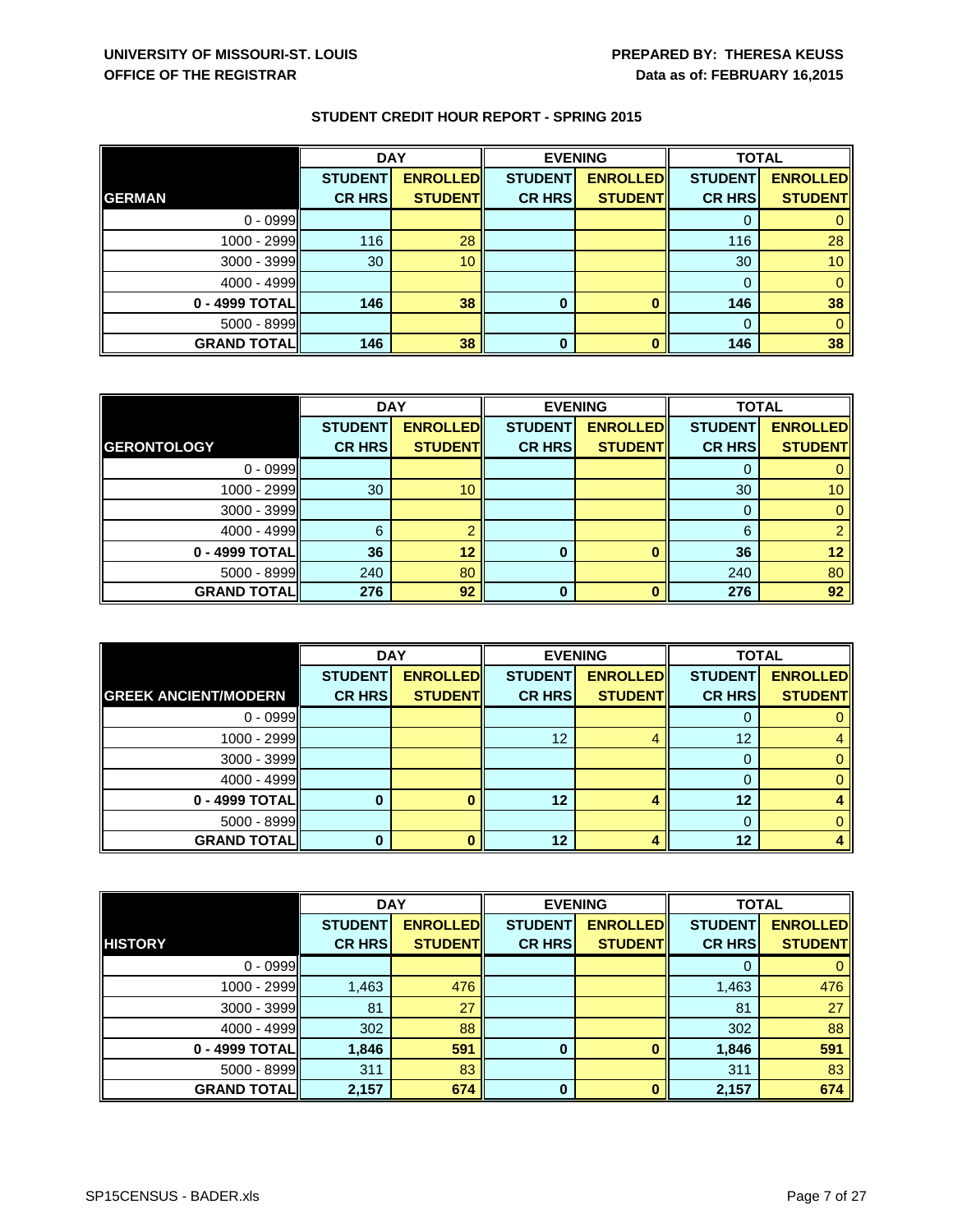|                    | <b>DAY</b>     |                 | <b>EVENING</b> |                 | <b>TOTAL</b>   |                 |
|--------------------|----------------|-----------------|----------------|-----------------|----------------|-----------------|
|                    | <b>STUDENT</b> | <b>ENROLLED</b> | <b>STUDENT</b> | <b>ENROLLED</b> | <b>STUDENT</b> | <b>ENROLLED</b> |
| <b>HONORS</b>      | <b>CR HRS</b>  | <b>STUDENT</b>  | <b>CR HRS</b>  | <b>STUDENTI</b> | <b>CR HRS</b>  | <b>STUDENT</b>  |
| $0 - 0999$         |                |                 |                |                 |                |                 |
| 1000 - 2999        | 1,296          | 432             |                |                 | 1,296          | 432             |
| 3000 - 3999        | 510            | 170             |                |                 | 510            | 170             |
| 4000 - 4999        | 158            | 81              |                |                 | 158            | 81              |
| 0 - 4999 TOTAL     | 1,964          | 683             | 0              |                 | 1,964          | 683             |
| $5000 - 8999$      |                |                 |                |                 | 0              |                 |
| <b>GRAND TOTAL</b> | 1,964          | 683             | 0              |                 | 1,964          | 683             |

|                          | <b>DAY</b>     |                 | <b>EVENING</b> |                 | <b>TOTAL</b>   |                 |
|--------------------------|----------------|-----------------|----------------|-----------------|----------------|-----------------|
|                          | <b>STUDENT</b> | <b>ENROLLED</b> | <b>STUDENT</b> | <b>ENROLLED</b> | <b>STUDENT</b> | <b>ENROLLED</b> |
| <b>INTERDISCIPLINARY</b> | <b>CR HRS</b>  | <b>STUDENT</b>  | <b>CR HRS</b>  | <b>STUDENT</b>  | <b>CR HRS</b>  | <b>STUDENT</b>  |
| $0 - 0999$               |                |                 |                |                 |                |                 |
| 1000 - 2999              | 116            | 86              | 8              |                 | 124            | 94              |
| $3000 - 3999$            | 6              | 6               |                |                 | 6              | 6               |
| $4000 - 4999$            |                |                 |                |                 | $\Omega$       | 0               |
| 0 - 4999 TOTAL           | 122            | 92              | 8              |                 | 130            | 100             |
| $5000 - 8999$            |                |                 |                |                 | 0              |                 |
| <b>GRAND TOTAL</b>       | 122            | 92              | 8              | я               | 130            | 100             |

|                    | <b>DAY</b>     |                 | <b>EVENING</b> |                 | <b>TOTAL</b>   |                 |
|--------------------|----------------|-----------------|----------------|-----------------|----------------|-----------------|
|                    | <b>STUDENT</b> | <b>ENROLLED</b> | <b>STUDENT</b> | <b>ENROLLED</b> | <b>STUDENT</b> | <b>ENROLLED</b> |
| <b>ITALIAN</b>     | <b>CR HRS</b>  | <b>STUDENT</b>  | <b>CR HRS</b>  | <b>STUDENT</b>  | <b>CR HRS</b>  | <b>STUDENT</b>  |
| $0 - 0999$         |                |                 |                |                 |                |                 |
| 1000 - 2999        |                |                 |                |                 |                |                 |
| $3000 - 3999$      |                |                 |                |                 | 0              |                 |
| 4000 - 4999        |                |                 |                |                 | 0              |                 |
| 0 - 4999 TOTAL     |                |                 |                |                 | 0              |                 |
| 5000 - 8999        |                |                 |                |                 | 0              |                 |
| <b>GRAND TOTAL</b> |                |                 |                |                 | ŋ              |                 |

|                    | <b>DAY</b>     |                 | <b>EVENING</b> |                 |                | <b>TOTAL</b>    |  |
|--------------------|----------------|-----------------|----------------|-----------------|----------------|-----------------|--|
|                    | <b>STUDENT</b> | <b>ENROLLED</b> | <b>STUDENT</b> | <b>ENROLLED</b> | <b>STUDENT</b> | <b>ENROLLED</b> |  |
| <b>JAPANESE</b>    | <b>CR HRS</b>  | <b>STUDENT</b>  | <b>CR HRS</b>  | <b>STUDENT</b>  | <b>CR HRS</b>  | <b>STUDENT</b>  |  |
| $0 - 0999$         |                |                 |                |                 | 0              |                 |  |
| $1000 - 2999$      | 264            | 70              |                |                 | 264            | 70              |  |
| 3000 - 3999        | 30             | 10              |                |                 | 30             | 10 <sup>°</sup> |  |
| 4000 - 4999        | 36             | 12              |                |                 | 36             | 12              |  |
| 0 - 4999 TOTAL     | 330            | 92              | 0              |                 | 330            | 92              |  |
| 5000 - 8999        |                |                 |                |                 | $\Omega$       |                 |  |
| <b>GRAND TOTAL</b> | 330            | 92              | $\bf{0}$       |                 | 330            | 92              |  |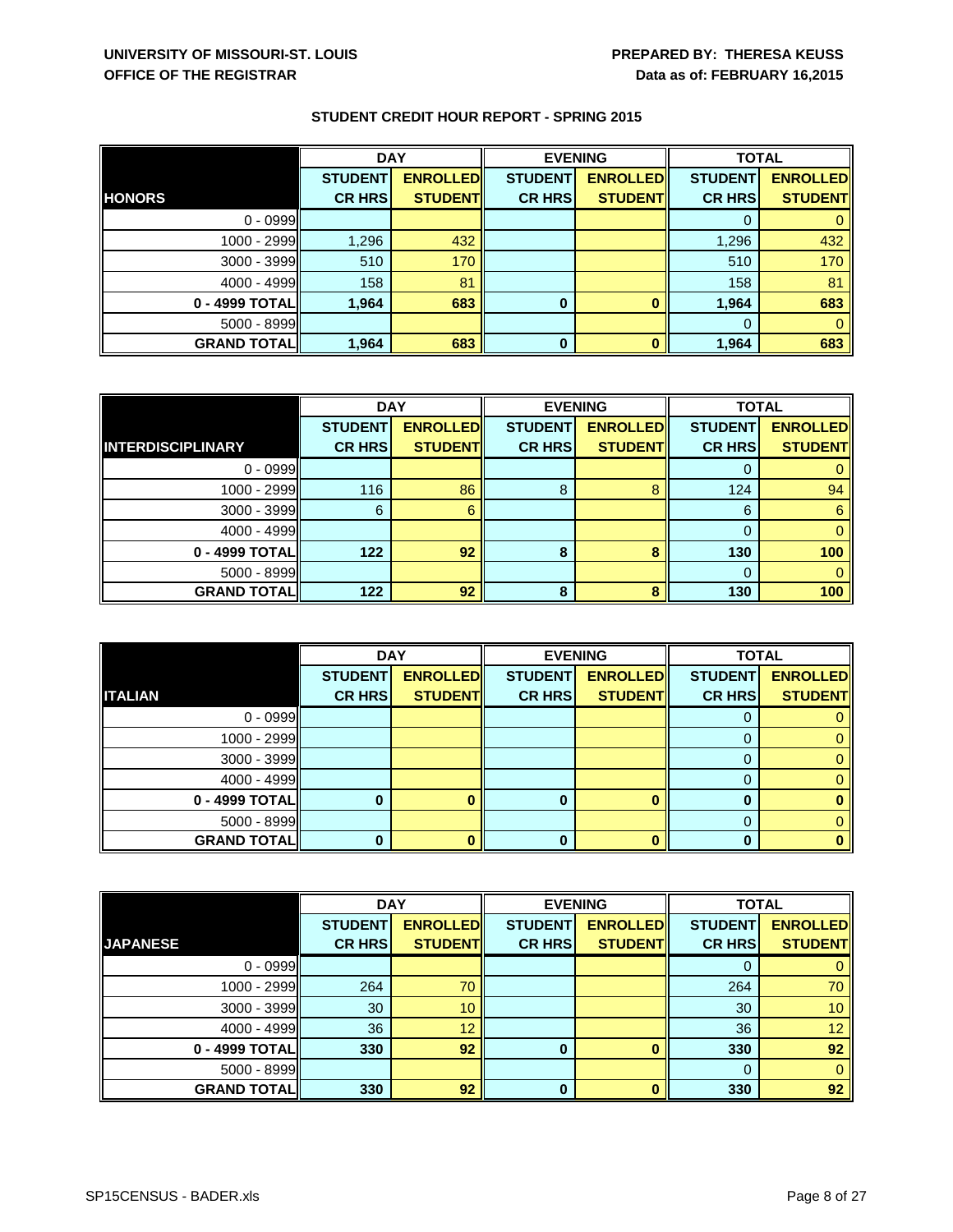|                    | <b>DAY</b>     |                 |                | <b>EVENING</b>  |                | <b>TOTAL</b>    |  |
|--------------------|----------------|-----------------|----------------|-----------------|----------------|-----------------|--|
|                    | <b>STUDENT</b> | <b>ENROLLED</b> | <b>STUDENT</b> | <b>ENROLLED</b> | <b>STUDENT</b> | <b>ENROLLED</b> |  |
| <b>LATIN</b>       | <b>CR HRS</b>  | <b>STUDENT</b>  | <b>CR HRS</b>  | <b>STUDENT</b>  | <b>CR HRS</b>  | <b>STUDENT</b>  |  |
| $0 - 0999$         |                |                 |                |                 |                |                 |  |
| 1000 - 2999        |                |                 |                |                 |                |                 |  |
| $3000 - 3999$      |                |                 |                |                 |                |                 |  |
| $4000 - 4999$      |                |                 |                |                 |                |                 |  |
| 0 - 4999 TOTAL     |                |                 |                |                 | 0              |                 |  |
| $5000 - 8999$      |                |                 |                |                 | 0              |                 |  |
| <b>GRAND TOTAL</b> |                |                 |                |                 | 0              |                 |  |

|                     | <b>DAY</b>     |                 | <b>EVENING</b> |                 | <b>TOTAL</b>   |                 |
|---------------------|----------------|-----------------|----------------|-----------------|----------------|-----------------|
|                     | <b>STUDENT</b> | <b>ENROLLED</b> | <b>STUDENT</b> | <b>ENROLLED</b> | <b>STUDENT</b> | <b>ENROLLED</b> |
| <b>IMATHEMATICS</b> | <b>CR HRS</b>  | <b>STUDENT</b>  | <b>CR HRS</b>  | <b>STUDENT</b>  | <b>CR HRS</b>  | <b>STUDENT</b>  |
| $0 - 0999$          | 123            | 41              |                |                 | 123            | 41              |
| 1000 - 2999         | 4,739          | 1,476           | 1,401          | 408             | 6,140          | 1,884           |
| $3000 - 3999$       | 102            | 34              |                |                 | 102            | 34              |
| 4000 - 4999         | 150            | 50              | 138            | 46              | 288            | 96              |
| 0 - 4999 TOTAL      | 5,114          | 1,601           | 1,539          | 454             | 6,653          | 2,055           |
| $5000 - 8999$       | 102            | 36              |                |                 | 102            | 36              |
| <b>GRAND TOTAL</b>  | 5,216          | 1,637           | 1,539          | 454             | 6,755          | 2,091           |

|                               | <b>DAY</b>     |                 | <b>EVENING</b> |                 | <b>TOTAL</b>   |                 |
|-------------------------------|----------------|-----------------|----------------|-----------------|----------------|-----------------|
| <b>MILITARY &amp; VETERAN</b> | <b>STUDENT</b> | <b>ENROLLED</b> | <b>STUDENT</b> | <b>ENROLLED</b> | <b>STUDENT</b> | <b>ENROLLED</b> |
| <b>STUDIES</b>                | <b>CR HRS</b>  | <b>STUDENT</b>  | <b>CR HRS</b>  | <b>STUDENT</b>  | <b>CR HRS</b>  | <b>STUDENT</b>  |
| $0 - 0999$                    |                |                 |                |                 |                |                 |
| 1000 - 2999                   | 6              |                 |                |                 | 6              |                 |
| 3000 - 3999                   |                |                 | 3              |                 | 3              |                 |
| $4000 - 4999$                 | 6              |                 |                |                 | 6              |                 |
| 0 - 4999 TOTAL                | 12             |                 |                |                 | 15             |                 |
| $5000 - 8999$                 |                |                 |                |                 |                |                 |
| <b>GRAND TOTAL</b>            | 12             |                 | 3              |                 | 15             |                 |

|                         | <b>DAY</b>     |                 | <b>EVENING</b> |                 | <b>TOTAL</b>   |                 |
|-------------------------|----------------|-----------------|----------------|-----------------|----------------|-----------------|
|                         | <b>STUDENT</b> | <b>ENROLLED</b> | <b>STUDENT</b> | <b>ENROLLED</b> | <b>STUDENT</b> | <b>ENROLLED</b> |
| <b>MILITARY SCIENCE</b> | <b>CR HRS</b>  | <b>STUDENT</b>  | <b>CR HRS</b>  | <b>STUDENT</b>  | <b>CR HRS</b>  | <b>STUDENT</b>  |
| $0 - 0999$              |                |                 |                |                 |                |                 |
| 1000 - 2999             | 27             | 9               |                |                 | 27             | 9               |
| 3000 - 3999             | 15             |                 |                |                 | 15             |                 |
| $4000 - 4999$           |                |                 |                |                 |                |                 |
| 0 - 4999 TOTAL          | 42             | 14              | 0              |                 | 42             | 14              |
| 5000 - 8999             |                |                 |                |                 | $\Omega$       |                 |
| <b>GRAND TOTAL</b>      | 42             | 14              | 0              |                 | 42             | 14              |

|                                     | <b>DAY</b>     |                 | <b>EVENING</b> |                  | <b>TOTAL</b>   |                         |
|-------------------------------------|----------------|-----------------|----------------|------------------|----------------|-------------------------|
|                                     | <b>STUDENT</b> | <b>ENROLLED</b> |                | STUDENT ENROLLED |                | STUDENT <b>ENROLLED</b> |
| <b>IPHILOSOPHY</b>                  | <b>CR HRSI</b> | <b>STUDENTI</b> | <b>CR HRSI</b> | <b>STUDENTI</b>  | <b>CR HRSI</b> | <b>STUDENT</b>          |
| $\mathcal{D}$ - 0999 $\blacksquare$ |                |                 |                |                  |                |                         |

SP15CENSUS - BADER.xls Page 9 of 27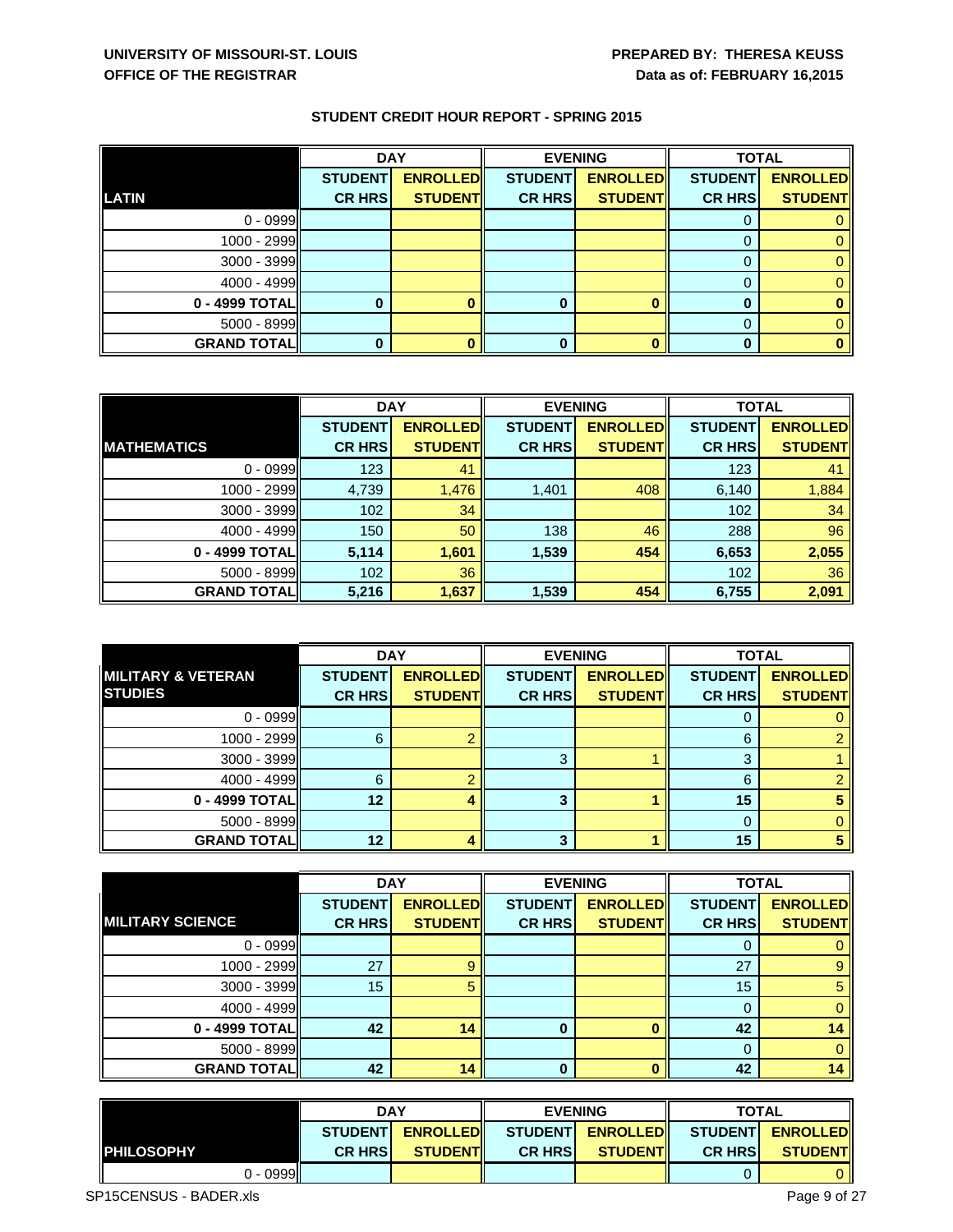# **UNIVERSITY OF MISSOURI-ST. LOUIS PREPARED BY: THERESA KEUSS OFFICE OF THE REGISTRAR DESCRIPTION OF A LOCAL CONSTRARY 16,2015**

| 1000 - 2999        | 2,715 | 905   | 105 | 35 | 2,820 | 940   |
|--------------------|-------|-------|-----|----|-------|-------|
| $3000 - 3999$      | 402   | 134   |     |    | 402   | 134   |
| $4000 - 4999$      | 189   | 63    |     |    | 189   | 63    |
| 0 - 4999 TOTAL     | 3,306 | 1,102 | 105 | 35 | 3,411 | 1,137 |
| $5000 - 8999$      | 113   | 39    |     |    | 113   | 39    |
| <b>GRAND TOTAL</b> | 3,419 | 1,141 | 105 | 35 | 3,524 | 1,176 |

|                    | <b>DAY</b>     |                 | <b>EVENING</b> |                 | <b>TOTAL</b>   |                 |
|--------------------|----------------|-----------------|----------------|-----------------|----------------|-----------------|
|                    | <b>STUDENT</b> | <b>ENROLLED</b> | <b>STUDENT</b> | <b>ENROLLED</b> | <b>STUDENT</b> | <b>ENROLLED</b> |
| <b>PHYSICS</b>     | <b>CR HRS</b>  | <b>STUDENT</b>  | <b>CR HRS</b>  | <b>STUDENT</b>  | <b>CR HRS</b>  | <b>STUDENT</b>  |
| $0 - 0999$         |                |                 |                |                 |                |                 |
| 1000 - 2999        | 800            | 205             | 397            | 87              | 1,197          | 292             |
| 3000 - 3999        | 71             | 25              |                |                 | 71             | 25              |
| $4000 - 4999$      | 95             | 32              |                |                 | 95             | 32              |
| 0 - 4999 TOTAL     | 966            | 262             | 397            | 87              | 1,363          | 349             |
| 5000 - 8999        | 210            | 64              |                |                 | 210            | 64              |
| <b>GRAND TOTAL</b> | 1,176          | 326             | 397            | 87              | 1,573          | 413             |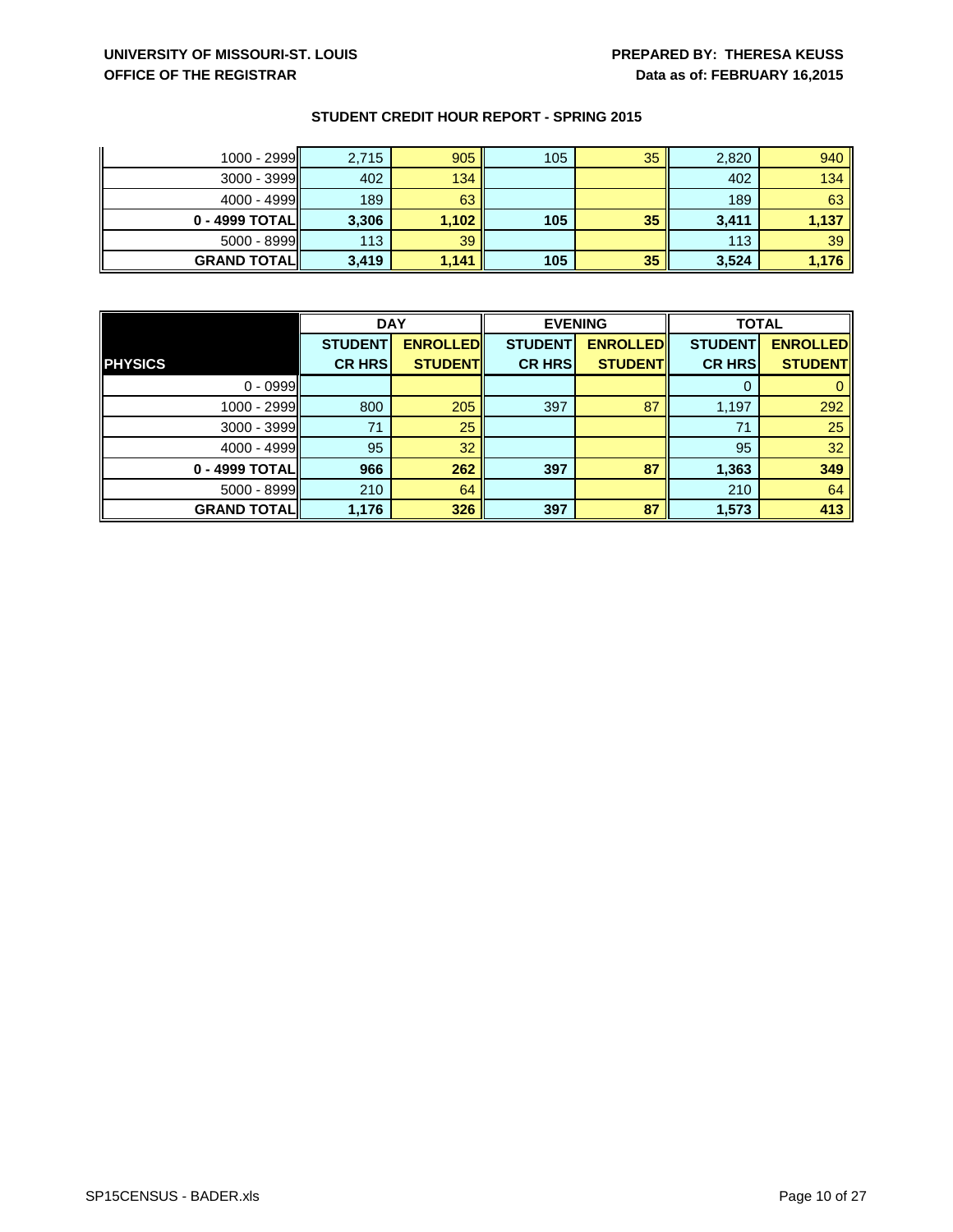|                          | <b>DAY</b>     |                 | <b>EVENING</b> |                 | <b>TOTAL</b>   |                 |
|--------------------------|----------------|-----------------|----------------|-----------------|----------------|-----------------|
|                          | <b>STUDENT</b> | <b>ENROLLED</b> | <b>STUDENT</b> | <b>ENROLLED</b> | <b>STUDENT</b> | <b>ENROLLED</b> |
| <b>POLITICAL SCIENCE</b> | <b>CR HRS</b>  | <b>STUDENT</b>  | <b>CR HRS</b>  | <b>STUDENT</b>  | <b>CR HRS</b>  | <b>STUDENT</b>  |
| $0 - 0999$               |                |                 |                |                 |                |                 |
| 1000 - 2999              | 651            | 217             | 138            | 46              | 789            | 263             |
| $3000 - 3999$            | 510            | 169             |                |                 | 510            | 169             |
| 4000 - 4999              |                |                 |                |                 | 0              |                 |
| 0 - 4999 TOTAL           | 1,161          | 386             | 138            | 46              | 1,299          | 432             |
| 5000 - 8999              | 307            | 109             |                |                 | 307            | 109             |
| <b>GRAND TOTALI</b>      | 1,468          | 495             | 138            | 46              | 1,606          | 541             |

|                    | <b>DAY</b>     |                 | <b>EVENING</b> |                 | <b>TOTAL</b>   |                 |
|--------------------|----------------|-----------------|----------------|-----------------|----------------|-----------------|
|                    | <b>STUDENT</b> | <b>ENROLLED</b> | <b>STUDENT</b> | <b>ENROLLED</b> | <b>STUDENT</b> | <b>ENROLLED</b> |
| <b>PSYCHOLOGY</b>  | <b>CR HRS</b>  | <b>STUDENT</b>  | <b>CR HRS</b>  | <b>STUDENT</b>  | <b>CR HRS</b>  | <b>STUDENT</b>  |
| $0 - 0999$         |                |                 |                |                 |                |                 |
| 1000 - 2999        | 3,252          | 1,110           | 318            | 96              | 3,570          | 1,206           |
| $3000 - 3999$      | 963            | 332             |                |                 | 963            | 332             |
| 4000 - 4999        | 730            | 266             | 116            | 46              | 846            | 312             |
| 0 - 4999 TOTAL     | 4,945          | 1,708           | 434            | 142             | 5,379          | 1,850           |
| $5000 - 8999$      | 474            | 215             |                |                 | 474            | 215             |
| <b>GRAND TOTAL</b> | 5,419          | 1,923           | 434            | 142             | 5,853          | 2,065           |

|                    | <b>DAY</b>     |                 | <b>EVENING</b> |                 | <b>TOTAL</b>   |                 |
|--------------------|----------------|-----------------|----------------|-----------------|----------------|-----------------|
| <b>SCHOOL OF</b>   | <b>STUDENT</b> | <b>ENROLLED</b> | <b>STUDENT</b> | <b>ENROLLED</b> | <b>STUDENT</b> | <b>ENROLLED</b> |
| <b>SOCIAL WORK</b> | <b>CR HRS</b>  | <b>STUDENT</b>  | <b>CR HRS</b>  | <b>STUDENT</b>  | <b>CR HRS</b>  | <b>STUDENT</b>  |
| $0 - 0999$         |                |                 |                |                 | 0              |                 |
| 1000 - 2999        | 184            | 78              |                |                 | 184            | 78              |
| 3000 - 3999        | 537            | 179             | 183            | 61              | 720            | 240             |
| $4000 - 4999$      | 627            | 209             | 332            | 111             | 959            | 320             |
| 0 - 4999 TOTAL     | 1,348          | 466             | 515            | 172             | 1,863          | 638             |
| $5000 - 8999$      | 1,081          | 375             |                |                 | 1,081          | 375             |
| <b>GRAND TOTAL</b> | 2,429          | 841             | 515            | 172             | 2,944          | 1,013           |

|                    | <b>DAY</b>     |                 |                | <b>EVENING</b>  |                | <b>TOTAL</b>    |  |
|--------------------|----------------|-----------------|----------------|-----------------|----------------|-----------------|--|
|                    | <b>STUDENT</b> | <b>ENROLLED</b> | <b>STUDENT</b> | <b>ENROLLED</b> | <b>STUDENT</b> | <b>ENROLLED</b> |  |
| <b>SOCIOLOGY</b>   | <b>CR HRS</b>  | <b>STUDENT</b>  | <b>CR HRS</b>  | <b>STUDENT</b>  | <b>CR HRS</b>  | <b>STUDENT</b>  |  |
| $0 - 0999$         |                |                 |                |                 | 0              |                 |  |
| $1000 - 2999$      | 906            | 302             |                |                 | 906            | 302             |  |
| $3000 - 3999$      | 294            | 98              | 24             | 8               | 318            | 106             |  |
| $4000 - 4999$      | 393            | 131             |                |                 | 393            | 131             |  |
| 0 - 4999 TOTAL     | 1,593          | 531             | 24             | 8               | 1,617          | 539             |  |
| 5000 - 8999        |                |                 |                |                 | 0              |                 |  |
| <b>GRAND TOTAL</b> | 1,593          | 531             | 24             | 8               | 1,617          | 539             |  |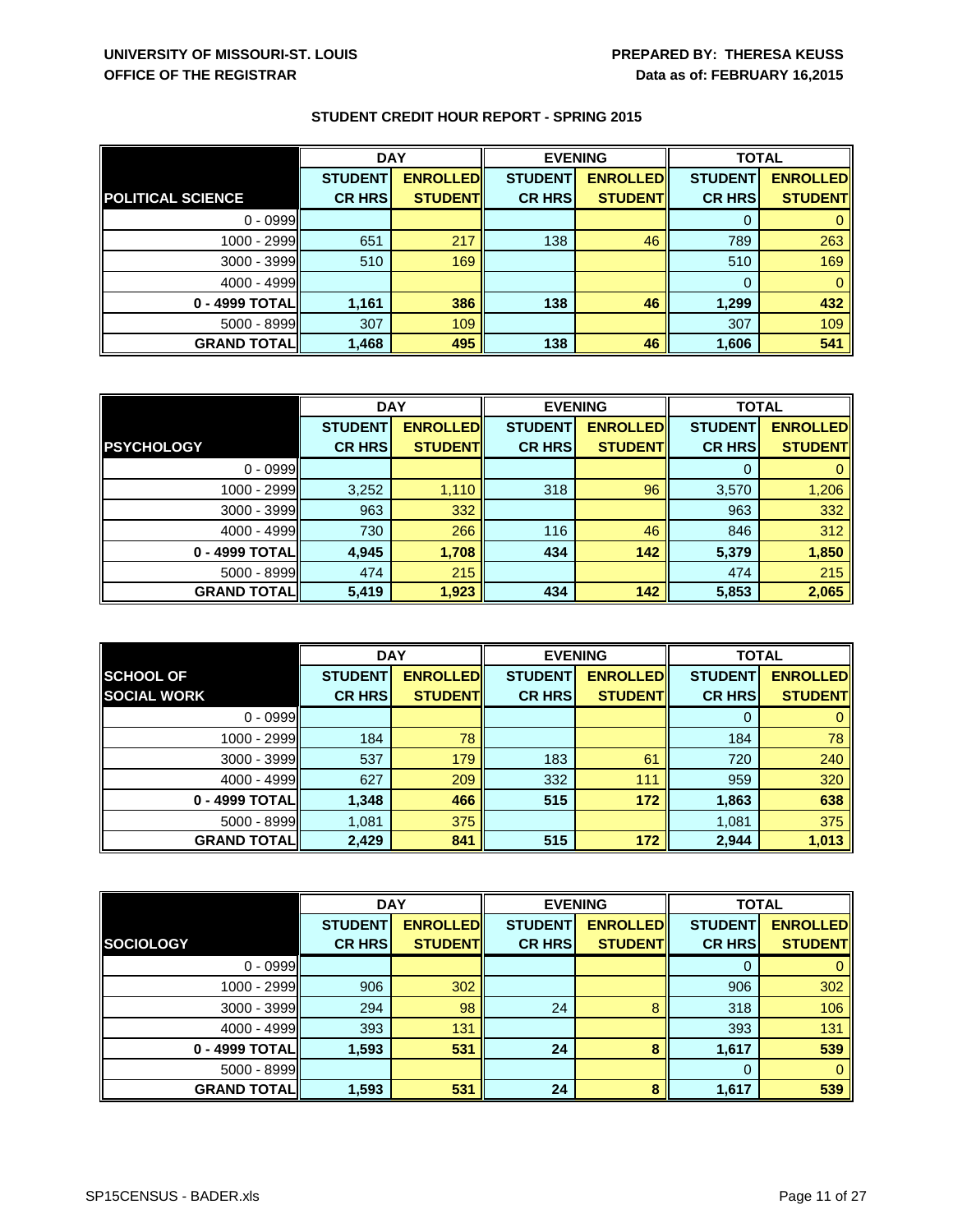|                    | <b>DAY</b>     |                 | <b>EVENING</b> |                 | <b>TOTAL</b>   |                 |
|--------------------|----------------|-----------------|----------------|-----------------|----------------|-----------------|
|                    | <b>STUDENT</b> | <b>ENROLLED</b> | <b>STUDENT</b> | <b>ENROLLED</b> | <b>STUDENT</b> | <b>ENROLLED</b> |
| <b>SPANISH</b>     | <b>CR HRS</b>  | <b>STUDENT</b>  | <b>CR HRS</b>  | <b>STUDENT</b>  | <b>CR HRS</b>  | <b>STUDENT</b>  |
| $0 - 0999$         |                |                 |                |                 |                |                 |
| 1000 - 2999        | 1,566          | 402             | 85             | 17              | 1,651          | 419             |
| $3000 - 3999$      | 104            | 38              |                |                 | 104            | 38              |
| 4000 - 4999        |                |                 | 48             | 16              | 48             | 16              |
| 0 - 4999 TOTAL     | 1,670          | 440             | 133            | 33              | 1,803          | 473             |
| 5000 - 8999        | 45             | 15              |                |                 | 45             | 15              |
| <b>GRAND TOTAL</b> | 1,715          | 455             | 133            | 33              | 1,848          | 488             |

|                             | <b>DAY</b>     |                 | <b>EVENING</b> |                 | <b>TOTAL</b>   |                 |
|-----------------------------|----------------|-----------------|----------------|-----------------|----------------|-----------------|
| <b>WOMEN'S &amp; GENDER</b> | <b>STUDENT</b> | <b>ENROLLED</b> | <b>STUDENT</b> | <b>ENROLLED</b> | <b>STUDENT</b> | <b>ENROLLED</b> |
| <b>STUDIES</b>              | <b>CR HRS</b>  | <b>STUDENT</b>  | <b>CR HRS</b>  | <b>STUDENTI</b> | <b>CR HRS</b>  | <b>STUDENT</b>  |
| $0 - 0999$                  |                |                 |                |                 |                |                 |
| $1000 - 2999$               | 372            | 124             |                |                 | 372            | 124             |
| 3000 - 3999                 | 24             |                 |                |                 | 24             |                 |
| 4000 - 4999                 | 102            | 34              |                |                 | 102            | 34              |
| 0 - 4999 TOTAL              | 498            | 166             | 0              |                 | 498            | 166             |
| $5000 - 8999$               | 6              |                 |                |                 | 6              |                 |
| <b>GRAND TOTALI</b>         | 504            | 168             | $\bf{0}$       |                 | 504            | 168             |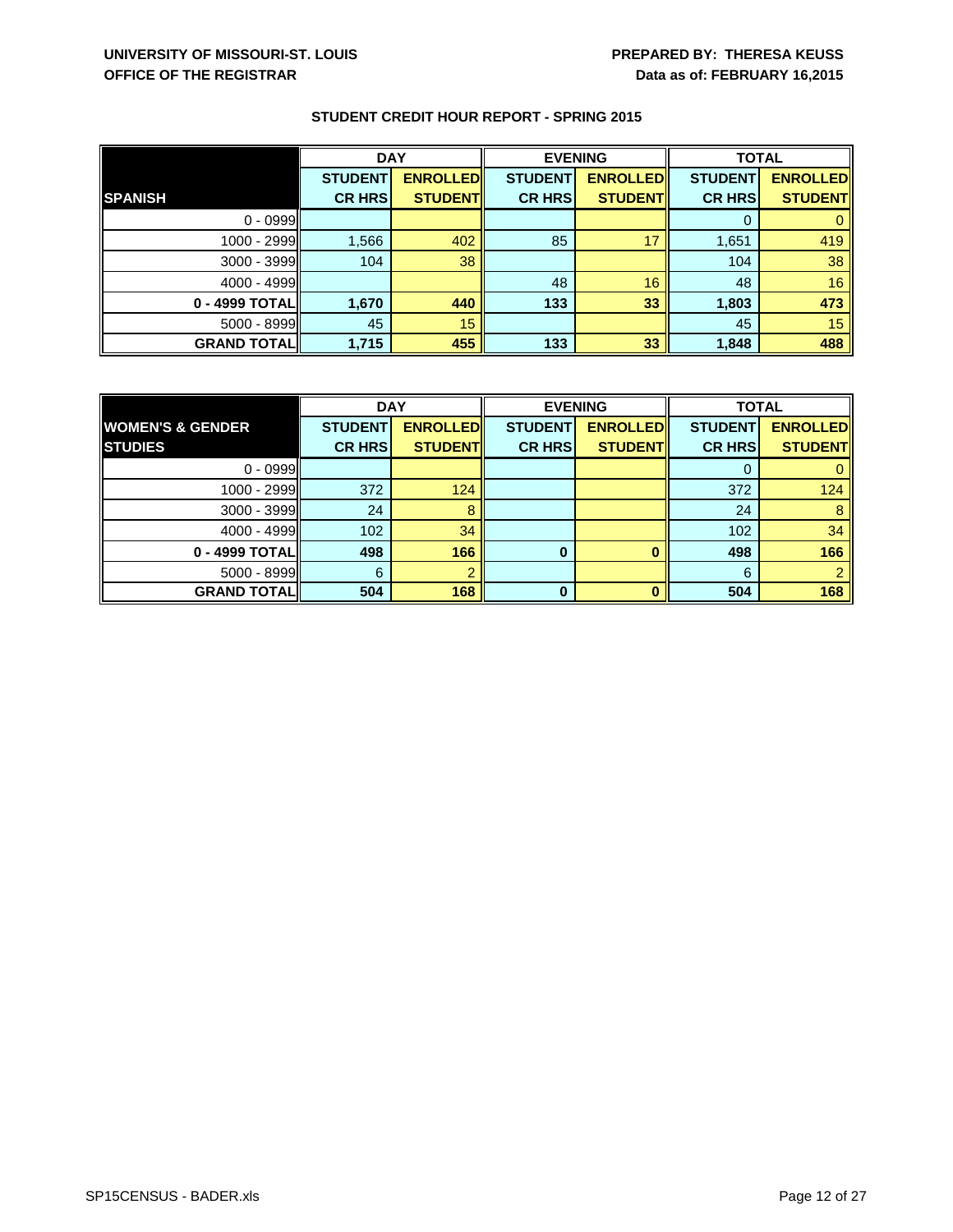|                      | <b>DAY</b>     |                 | <b>EVENING</b> |                 | <b>TOTAL</b>   |                 |
|----------------------|----------------|-----------------|----------------|-----------------|----------------|-----------------|
|                      | <b>STUDENT</b> | <b>ENROLLED</b> | <b>STUDENT</b> | <b>ENROLLED</b> | <b>STUDENT</b> | <b>ENROLLED</b> |
| <b>APPLIED MUSIC</b> | <b>CR HRS</b>  | <b>STUDENT</b>  | <b>CR HRS</b>  | <b>STUDENT</b>  | <b>CR HRS</b>  | <b>STUDENT</b>  |
| $0 - 0999$           |                |                 |                |                 | 0              |                 |
| 1000 - 2999          | 54             | 54              |                |                 | 54             | 54              |
| 3000 - 3999          | 41             | 41              |                |                 | 41             | 41              |
| $4000 - 4999$        | 28             | 14              |                |                 | 28             | 14              |
| 0 - 4999 TOTAL       | 123            | 109             | $\bf{0}$       |                 | 123            | 109             |
| 5000 - 8999          |                |                 |                |                 |                |                 |
| <b>GRAND TOTAL</b>   | 124            | 110             |                |                 | 124            | 110             |

|                      | <b>DAY</b>     |                 | <b>EVENING</b> |                 | <b>TOTAL</b>   |                 |
|----------------------|----------------|-----------------|----------------|-----------------|----------------|-----------------|
|                      | <b>STUDENT</b> | <b>ENROLLED</b> | <b>STUDENT</b> | <b>ENROLLED</b> | <b>STUDENT</b> | <b>ENROLLED</b> |
| <b>ART EDUCATION</b> | <b>CR HRS</b>  | <b>STUDENT</b>  | <b>CR HRS</b>  | <b>STUDENT</b>  | <b>CR HRS</b>  | <b>STUDENT</b>  |
| $0 - 0999$           |                |                 |                |                 |                |                 |
| 1000 - 2999          | 114            | 38              |                |                 | 114            | 38              |
| 3000 - 3999          | 30             | 10              |                |                 | 30             | 10              |
| 4000 - 4999          | 30             | 10              |                |                 | 30             | 10              |
| 0 - 4999 TOTAL       | 174            | 58              | 0              |                 | 174            | 58              |
| $5000 - 8999$        | 6              |                 |                |                 | 6              |                 |
| <b>GRAND TOTAL</b>   | 180            | 60              | 0              |                 | 180            | 60              |

|                    | <b>DAY</b>     |                 | <b>EVENING</b> |                 | <b>TOTAL</b>   |                 |
|--------------------|----------------|-----------------|----------------|-----------------|----------------|-----------------|
|                    | <b>STUDENT</b> | <b>ENROLLED</b> | <b>STUDENT</b> | <b>ENROLLED</b> | <b>STUDENT</b> | <b>ENROLLED</b> |
| <b>ART HISTORY</b> | <b>CR HRS</b>  | <b>STUDENT</b>  | <b>CR HRS</b>  | <b>STUDENT</b>  | <b>CR HRS</b>  | <b>STUDENT</b>  |
| $0 - 0999$         |                |                 |                |                 | 0              |                 |
| 1000 - 2999        | 672            | 224             | 129            | 43              | 801            | 267             |
| 3000 - 3999        | 90             | 30              | 45             | 15              | 135            | 45              |
| $4000 - 4999$      | 30             | 10              |                |                 | 30             | 10 <sup>1</sup> |
| 0 - 4999 TOTAL     | 792            | 264             | 174            | 58              | 966            | 322             |
| 5000 - 8999        |                |                 |                |                 | 0              |                 |
| <b>GRAND TOTAL</b> | 792            | 264             | 174            | 58              | 966            | 322             |

|                      | <b>DAY</b>     |                 | <b>EVENING</b> |                 | <b>TOTAL</b>   |                 |
|----------------------|----------------|-----------------|----------------|-----------------|----------------|-----------------|
|                      | <b>STUDENT</b> | <b>ENROLLED</b> | <b>STUDENT</b> | <b>ENROLLED</b> | <b>STUDENT</b> | <b>ENROLLED</b> |
| <b>COMMUNICATION</b> | <b>CR HRS</b>  | <b>STUDENT</b>  | <b>CR HRS</b>  | <b>STUDENT</b>  | <b>CR HRS</b>  | <b>STUDENT</b>  |
| $0 - 0999$           |                |                 |                |                 | 0              |                 |
| $1000 - 2999$        | 2,214          | 738             | 66             | 22              | 2,280          | 760             |
| $3000 - 3999$        | 1,113          | 371             |                |                 | 1,113          | 371             |
| $4000 - 4999$        | 309            | 91              |                |                 | 309            | 91              |
| 0 - 4999 TOTAL       | 3,636          | 1,200           | 66             | 22              | 3,702          | 1,222           |
| 5000 - 8999          | 105            | 33              |                |                 | 105            | 33              |
| <b>GRAND TOTAL</b>   | 3,741          | 1,233           | 66             | 22              | 3,807          | 1,255           |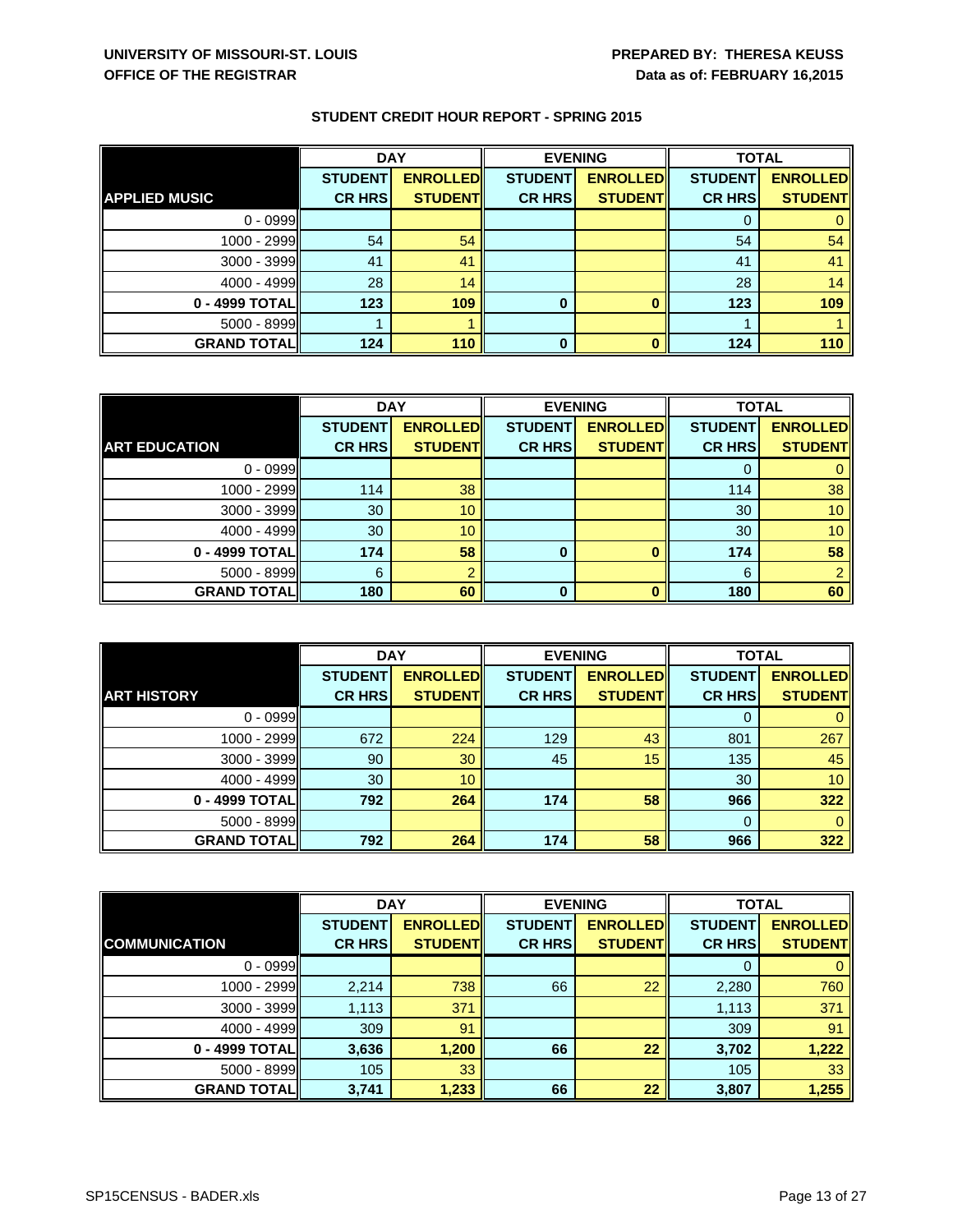|                     | <b>DAY</b>     |                 | <b>EVENING</b> |                 | <b>TOTAL</b>   |                 |
|---------------------|----------------|-----------------|----------------|-----------------|----------------|-----------------|
| <b>ENSEMBLE</b>     | <b>STUDENT</b> | <b>ENROLLED</b> | <b>STUDENT</b> | <b>ENROLLED</b> | <b>STUDENT</b> | <b>ENROLLED</b> |
| <b>PERFORMANCE</b>  | <b>CR HRS</b>  | <b>STUDENT</b>  | <b>CR HRS</b>  | <b>STUDENTI</b> | <b>CR HRS</b>  | <b>STUDENT</b>  |
| $0 - 0999$          |                |                 |                |                 |                |                 |
| 1000 - 2999         | 246            | 246             |                |                 | 247            | 247             |
| $3000 - 3999$       |                |                 |                |                 |                |                 |
| 4000 - 4999         | 3              |                 |                |                 | 3              |                 |
| 0 - 4999 TOTAL      | 249            | 249             |                |                 | 250            | 250             |
| $5000 - 8999$       |                |                 |                |                 | 0              |                 |
| <b>GRAND TOTALI</b> | 249            | 249             |                |                 | 250            | 250             |

|                      | <b>DAY</b>     |                 | <b>EVENING</b> |                 | <b>TOTAL</b>   |                 |
|----------------------|----------------|-----------------|----------------|-----------------|----------------|-----------------|
|                      | <b>STUDENT</b> | <b>ENROLLED</b> | <b>STUDENT</b> | <b>ENROLLED</b> | <b>STUDENT</b> | <b>ENROLLED</b> |
| <b>MEDIA STUDIES</b> | <b>CR HRS</b>  | <b>STUDENT</b>  | <b>CR HRS</b>  | <b>STUDENT</b>  | <b>CR HRS</b>  | <b>STUDENT</b>  |
| $0 - 0999$           |                |                 |                |                 |                |                 |
| 1000 - 2999          | 1,024          | 342             | 45             | 15              | 1,069          | 357             |
| $3000 - 3999$        | 520            | 171             |                |                 | 520            | 171             |
| $4000 - 4999$        | 9              | з               |                |                 | 9              | 3               |
| 0 - 4999 TOTAL       | 1,553          | 516             | 45             | 15              | 1,598          | 531             |
| $5000 - 8999$        |                |                 |                |                 | 0              |                 |
| <b>GRAND TOTAL</b>   | 1,553          | 516             | 45             | 15              | 1,598          | 531             |

|                        | <b>DAY</b>     |                 | <b>EVENING</b> |                 | <b>TOTAL</b>   |                 |
|------------------------|----------------|-----------------|----------------|-----------------|----------------|-----------------|
|                        | <b>STUDENT</b> | <b>ENROLLED</b> | <b>STUDENT</b> | <b>ENROLLED</b> | <b>STUDENT</b> | <b>ENROLLED</b> |
| <b>MUSIC EDUCATION</b> | <b>CR HRS</b>  | <b>STUDENT</b>  | <b>CR HRS</b>  | <b>STUDENT</b>  | <b>CR HRS</b>  | <b>STUDENT</b>  |
| $0 - 0999$             |                |                 |                |                 | 0              |                 |
| $1000 - 2999$          |                |                 |                |                 | 0              |                 |
| 3000 - 3999            | 181            | 66              | 21             |                 | 202            | 73              |
| $4000 - 4999$          |                |                 |                |                 | 0              |                 |
| 0 - 4999 TOTAL         | 181            | 66              | 21             |                 | 202            | 73              |
| 5000 - 8999            | 47             | 16              |                |                 | 47             | 16              |
| <b>GRAND TOTAL</b>     | 228            | 82              | 21             |                 | 249            | 89              |

|                      | <b>DAY</b>     |                 |                | <b>EVENING</b>  | <b>TOTAL</b>   |                 |
|----------------------|----------------|-----------------|----------------|-----------------|----------------|-----------------|
|                      | <b>STUDENT</b> | <b>ENROLLED</b> | <b>STUDENT</b> | <b>ENROLLED</b> | <b>STUDENT</b> | <b>ENROLLED</b> |
| <b>MUSIC HISTORY</b> | <b>CR HRS</b>  | <b>STUDENT</b>  | <b>CR HRS</b>  | <b>STUDENT</b>  | <b>CR HRS</b>  | <b>STUDENTI</b> |
| $0 - 0999$           |                |                 |                |                 | 0              |                 |
| 1000 - 2999          | 690            | 230             |                |                 | 690            | 230             |
| 3000 - 3999          |                |                 |                |                 | 0              |                 |
| 4000 - 4999          | 54             | 18              |                |                 | 54             | 18              |
| 0 - 4999 TOTAL       | 744            | 248             |                |                 | 744            | 248             |
| 5000 - 8999          |                |                 |                |                 | $\Omega$       |                 |
| <b>GRAND TOTAL</b>   | 744            | 248             | $\bf{0}$       |                 | 744            | 248             |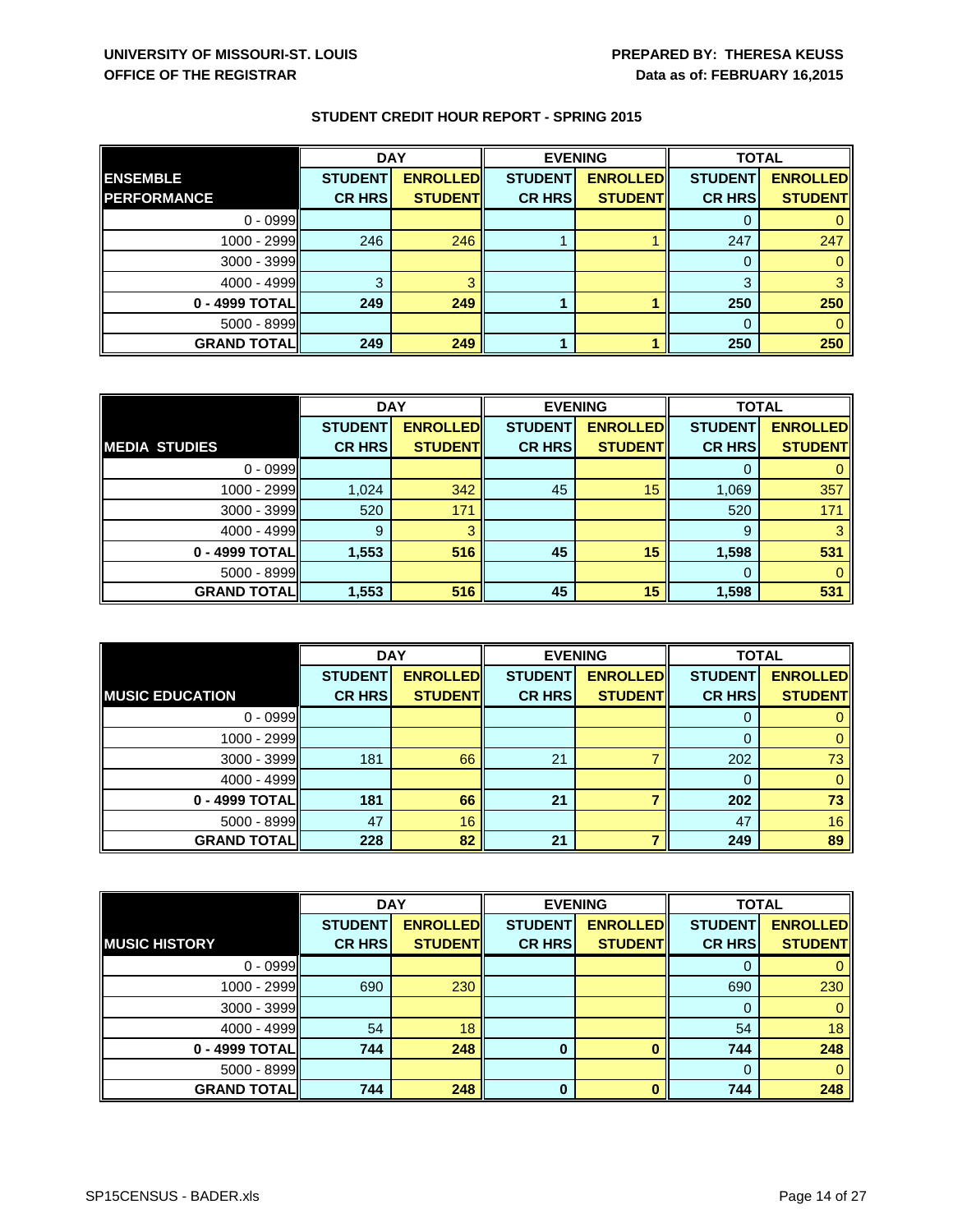|                    | <b>DAY</b>     |                 | <b>EVENING</b> |                 | <b>TOTAL</b>   |                 |
|--------------------|----------------|-----------------|----------------|-----------------|----------------|-----------------|
|                    | <b>STUDENT</b> | <b>ENROLLED</b> | <b>STUDENT</b> | <b>ENROLLED</b> | <b>STUDENT</b> | <b>ENROLLED</b> |
| <b>PEDAGOGY</b>    | <b>CR HRS</b>  | <b>STUDENT</b>  | <b>CR HRS</b>  | <b>STUDENT</b>  | <b>CR HRS</b>  | <b>STUDENT</b>  |
| $0 - 0999$         |                |                 |                |                 | 0              |                 |
| 1000 - 2999        | 26             | 13              |                |                 | 26             | 13              |
| $3000 - 3999$      |                |                 |                |                 | 0              |                 |
| $4000 - 4999$      |                |                 |                |                 | 0              |                 |
| 0 - 4999 TOTAL     | 26             | 13              | $\bf{0}$       |                 | 26             | 13              |
| $5000 - 8999$      |                |                 |                |                 | 0              |                 |
| <b>GRAND TOTAL</b> | 26             | 13              | 0              |                 | 26             | 13              |

|                    | <b>DAY</b>     |                 | <b>EVENING</b> |                 | <b>TOTAL</b>   |                 |
|--------------------|----------------|-----------------|----------------|-----------------|----------------|-----------------|
|                    | <b>STUDENT</b> | <b>ENROLLED</b> | <b>STUDENT</b> | <b>ENROLLED</b> | <b>STUDENT</b> | <b>ENROLLED</b> |
| <b>PRACTICUM</b>   | <b>CR HRS</b>  | <b>STUDENT</b>  | <b>CR HRS</b>  | <b>STUDENT</b>  | <b>CR HRS</b>  | <b>STUDENT</b>  |
| $0 - 0999$         |                |                 |                |                 |                |                 |
| $1000 - 2999$      | 104            | 74              |                |                 | 104            | 74              |
| $3000 - 3999$      | 16             | 12              |                |                 | 16             | 12              |
| $4000 - 4999$      | 9              | 3               |                |                 | 9              | 3               |
| 0 - 4999 TOTAL     | 129            | 89              | 0              |                 | 129            | 89              |
| $5000 - 8999$      |                |                 |                |                 | 0              |                 |
| <b>GRAND TOTAL</b> | 129            | 89              | 0              |                 | 129            | 89              |

|                    | <b>DAY</b>     |                 | <b>EVENING</b> |                 | <b>TOTAL</b>   |                 |
|--------------------|----------------|-----------------|----------------|-----------------|----------------|-----------------|
|                    | <b>STUDENT</b> | <b>ENROLLED</b> | <b>STUDENT</b> | <b>ENROLLED</b> | <b>STUDENT</b> | <b>ENROLLED</b> |
| <b>STUDIO ART</b>  | <b>CR HRS</b>  | <b>STUDENT</b>  | <b>CR HRS</b>  | <b>STUDENT</b>  | <b>CR HRS</b>  | <b>STUDENT</b>  |
| $0 - 0999$         |                |                 |                |                 | 0              |                 |
| 1000 - 2999        | 934            | 310             | 207            | 69              | 1,141          | 379             |
| 3000 - 3999        | 233            | 79              | 42             | 14              | 275            | 93              |
| $4000 - 4999$      | 156            | 52              |                |                 | 156            | 52              |
| 0 - 4999 TOTAL     | 1,323          | 441             | 249            | 83              | 1,572          | 524             |
| 5000 - 8999        |                |                 |                |                 | 0              |                 |
| <b>GRAND TOTAL</b> | 1,323          | 441             | 249            | 83              | 1,572          | 524             |

|                    | <b>DAY</b>     |                 |                | <b>EVENING</b>  | <b>TOTAL</b>   |                 |
|--------------------|----------------|-----------------|----------------|-----------------|----------------|-----------------|
|                    | <b>STUDENT</b> | <b>ENROLLED</b> | <b>STUDENT</b> | <b>ENROLLED</b> | <b>STUDENT</b> | <b>ENROLLED</b> |
| <b>THEATRE</b>     | <b>CR HRS</b>  | <b>STUDENTI</b> | <b>CR HRS</b>  | <b>STUDENT</b>  | <b>CR HRS</b>  | <b>STUDENT</b>  |
| $0 - 0999$         |                |                 |                |                 | 0              |                 |
| $1000 - 2999$      |                |                 |                |                 | 0              |                 |
| $3000 - 3999$      |                |                 |                |                 | 0              |                 |
| $4000 - 4999$      |                |                 |                |                 | 0              |                 |
| 0 - 4999 TOTAL     |                |                 |                |                 | 0              |                 |
| $5000 - 8999$      |                |                 |                |                 | $\Omega$       |                 |
| <b>GRAND TOTAL</b> |                |                 | 0              |                 | 0              |                 |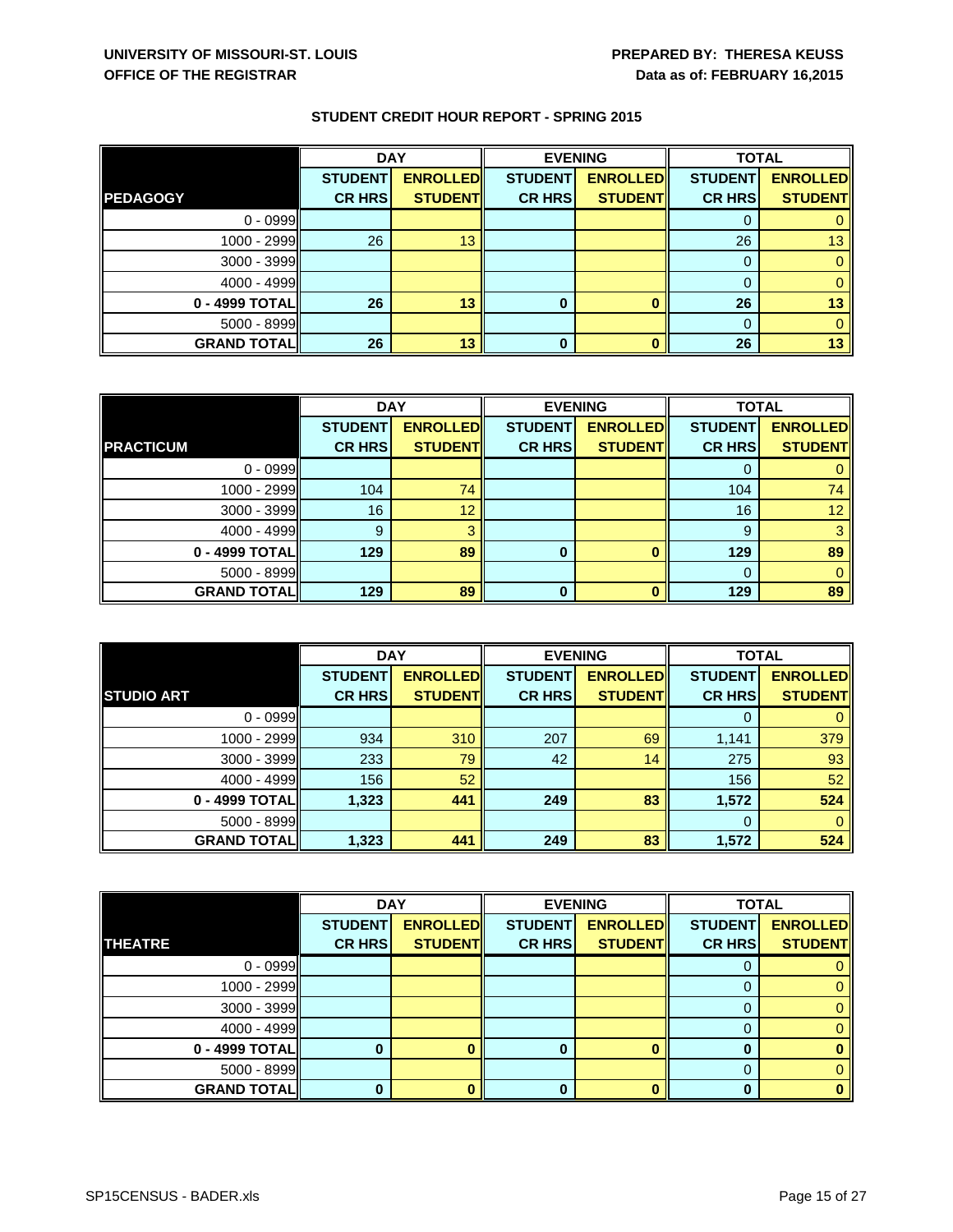|                          | <b>DAY</b>     |                 | <b>EVENING</b> |                 | <b>TOTAL</b>   |                 |
|--------------------------|----------------|-----------------|----------------|-----------------|----------------|-----------------|
|                          | <b>STUDENT</b> | <b>ENROLLED</b> | <b>STUDENT</b> | <b>ENROLLED</b> | <b>STUDENT</b> | <b>ENROLLED</b> |
| <b>THEATRE AND DANCE</b> | <b>CR HRS</b>  | <b>STUDENT</b>  | <b>CR HRS</b>  | <b>STUDENT</b>  | <b>CR HRS</b>  | <b>STUDENT</b>  |
| $0 - 0999$               |                |                 |                |                 |                |                 |
| 1000 - 2999              | 582            | 203             | 24             | 8               | 606            | 211             |
| $3000 - 3999$            | 84             | 32              |                |                 | 84             | 32              |
| 4000 - 4999              | 39             | 13              |                |                 | 39             | 13              |
| 0 - 4999 TOTALI          | 705            | 248             | 24             | 8               | 729            | 256             |
| $5000 - 8999$            |                |                 |                |                 | 0              |                 |
| <b>GRAND TOTAL</b>       | 705            | 248             | 24             | 8               | 729            | 256             |

|                                 | <b>DAY</b>     |                 | <b>EVENING</b> |                 | <b>TOTAL</b>   |                 |
|---------------------------------|----------------|-----------------|----------------|-----------------|----------------|-----------------|
|                                 | <b>STUDENT</b> | <b>ENROLLED</b> | <b>STUDENT</b> | <b>ENROLLED</b> | <b>STUDENT</b> | <b>ENROLLED</b> |
| <b>THEORY &amp; COMPOSITION</b> | <b>CR HRS</b>  | <b>STUDENT</b>  | <b>CR HRS</b>  | <b>STUDENT</b>  | <b>CR HRS</b>  | <b>STUDENT</b>  |
| $0 - 0999$                      |                |                 |                |                 |                |                 |
| 1000 - 2999                     | 139            | 69              |                |                 | 139            | 69              |
| $3000 - 3999$                   | 45             | 23              |                |                 | 45             | 23              |
| $4000 - 4999$                   |                |                 |                |                 | $\Omega$       |                 |
| 0 - 4999 TOTAL                  | 184            | 92              | 0              |                 | 184            | 92              |
| 5000 - 8999                     |                |                 |                |                 |                |                 |
| <b>GRAND TOTALI</b>             | 184            | 92              | 0              |                 | 184            | 92              |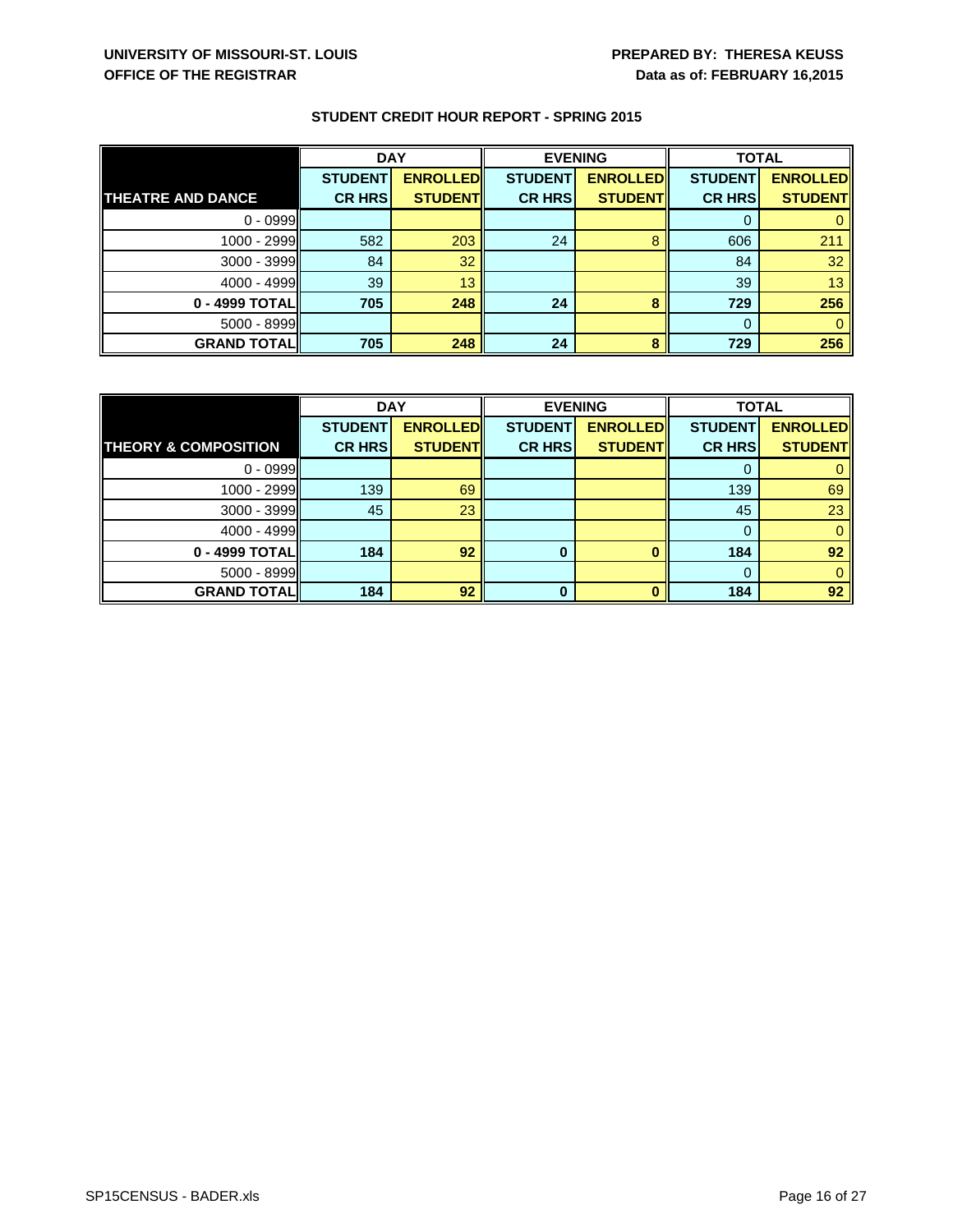|                    | <b>DAY</b>     |                 | <b>EVENING</b> |                 | <b>TOTAL</b>   |                 |
|--------------------|----------------|-----------------|----------------|-----------------|----------------|-----------------|
|                    | <b>STUDENT</b> | <b>ENROLLED</b> | <b>STUDENT</b> | <b>ENROLLED</b> | <b>STUDENT</b> | <b>ENROLLED</b> |
| <b>ACCOUNTING</b>  | <b>CR HRS</b>  | <b>STUDENT</b>  | <b>CR HRS</b>  | <b>STUDENTI</b> | <b>CR HRS</b>  | <b>STUDENT</b>  |
| $0 - 0999$         |                |                 |                |                 |                |                 |
| 1000 - 2999        | 1,260          | 420             | 258            | 86              | 1,518          | 506             |
| $3000 - 3999$      | 700            | 240             | 471            | 157             | 1,171          | 397             |
| 4000 - 4999        |                |                 | 258            | 86              | 258            | 86              |
| 0 - 4999 TOTAL     | 1,960          | 660             | 987            | 329             | 2,947          | 989             |
| 5000-8999          | 499            | 167             |                |                 | 499            | 167             |
| <b>GRAND TOTAL</b> | 2,459          | 827             | 987            | 329             | 3,446          | 1,156           |

|                       | <b>DAY</b>     |                 | <b>EVENING</b> |                 | <b>TOTAL</b>   |                 |
|-----------------------|----------------|-----------------|----------------|-----------------|----------------|-----------------|
| <b>BUSINESS</b>       | <b>STUDENT</b> | <b>ENROLLED</b> | <b>STUDENT</b> | <b>ENROLLED</b> | <b>STUDENT</b> | <b>ENROLLED</b> |
| <b>ADMINISTRATION</b> | <b>CR HRS</b>  | <b>STUDENT</b>  | <b>CR HRS</b>  | <b>STUDENT</b>  | <b>CR HRS</b>  | <b>STUDENT</b>  |
| $0 - 0999$            |                |                 |                |                 | 0              |                 |
| $1000 - 2999$         | 1,119          | 373             |                |                 | 1,119          | 373             |
| $3000 - 3999$         | 3              |                 |                |                 | 3              |                 |
| $4000 - 4999$         |                |                 |                |                 | $\Omega$       |                 |
| 0 - 4999 TOTAL        | 1,122          | 374             | 0              | O               | 1,122          | 374             |
| 5000 - 8999           | 599            | 202             |                |                 | 599            | 202             |
| <b>GRAND TOTALI</b>   | 1,721          | 576             | $\bf{0}$       | $\Omega$        | 1,721          | 576             |

|                    | <b>DAY</b>     |                 | <b>EVENING</b> |                 | <b>TOTAL</b>   |                 |
|--------------------|----------------|-----------------|----------------|-----------------|----------------|-----------------|
|                    | <b>STUDENT</b> | <b>ENROLLED</b> | <b>STUDENT</b> | <b>ENROLLED</b> | <b>STUDENT</b> | <b>ENROLLED</b> |
| <b>FINANCE</b>     | <b>CR HRS</b>  | <b>STUDENT</b>  | <b>CR HRS</b>  | <b>STUDENT</b>  | <b>CR HRS</b>  | <b>STUDENT</b>  |
| $0 - 0999$         |                |                 |                |                 | 0              |                 |
| 1000 - 2999        | 48             | 16              |                |                 | 48             | 16              |
| 3000 - 3999        | 1,674          | 569             | 381            | 139             | 2,055          | 708             |
| 4000 - 4999        |                |                 |                |                 | 0              |                 |
| 0 - 4999 TOTAL     | 1,722          | 585             | 381            | 139             | 2,103          | 724             |
| $5000 - 8999$      | 371            | 125             |                |                 | 371            | 125             |
| <b>GRAND TOTAL</b> | 2,093          | 710             | 381            | 139             | 2,474          | 849             |

|                    | <b>DAY</b>     |                 | <b>EVENING</b> |                 | <b>TOTAL</b>   |                 |
|--------------------|----------------|-----------------|----------------|-----------------|----------------|-----------------|
| <b>INFORMATION</b> | <b>STUDENT</b> | <b>ENROLLED</b> | <b>STUDENT</b> | <b>ENROLLED</b> | <b>STUDENT</b> | <b>ENROLLED</b> |
| <b>SYSTEMS</b>     | <b>CR HRS</b>  | <b>STUDENT</b>  | <b>CR HRS</b>  | <b>STUDENTI</b> | <b>CR HRS</b>  | <b>STUDENT</b>  |
| $0 - 0999$         |                |                 |                |                 |                |                 |
| $1000 - 2999$      | 1,686          | 562             | 300            | 100             | 1,986          | 662             |
| 3000 - 3999        | 141            | 47              | 423            | 141             | 564            | 188             |
| $4000 - 4999$      |                |                 | 78             | 26              | 78             | 26              |
| 0 - 4999 TOTAL     | 1,827          | 609             | 801            | 267             | 2,628          | 876             |
| $5000 - 8999$      | 619            | 207             |                |                 | 619            | 207             |
| <b>GRAND TOTAL</b> | 2,446          | 816             | 801            | 267             | 3,247          | 1,083           |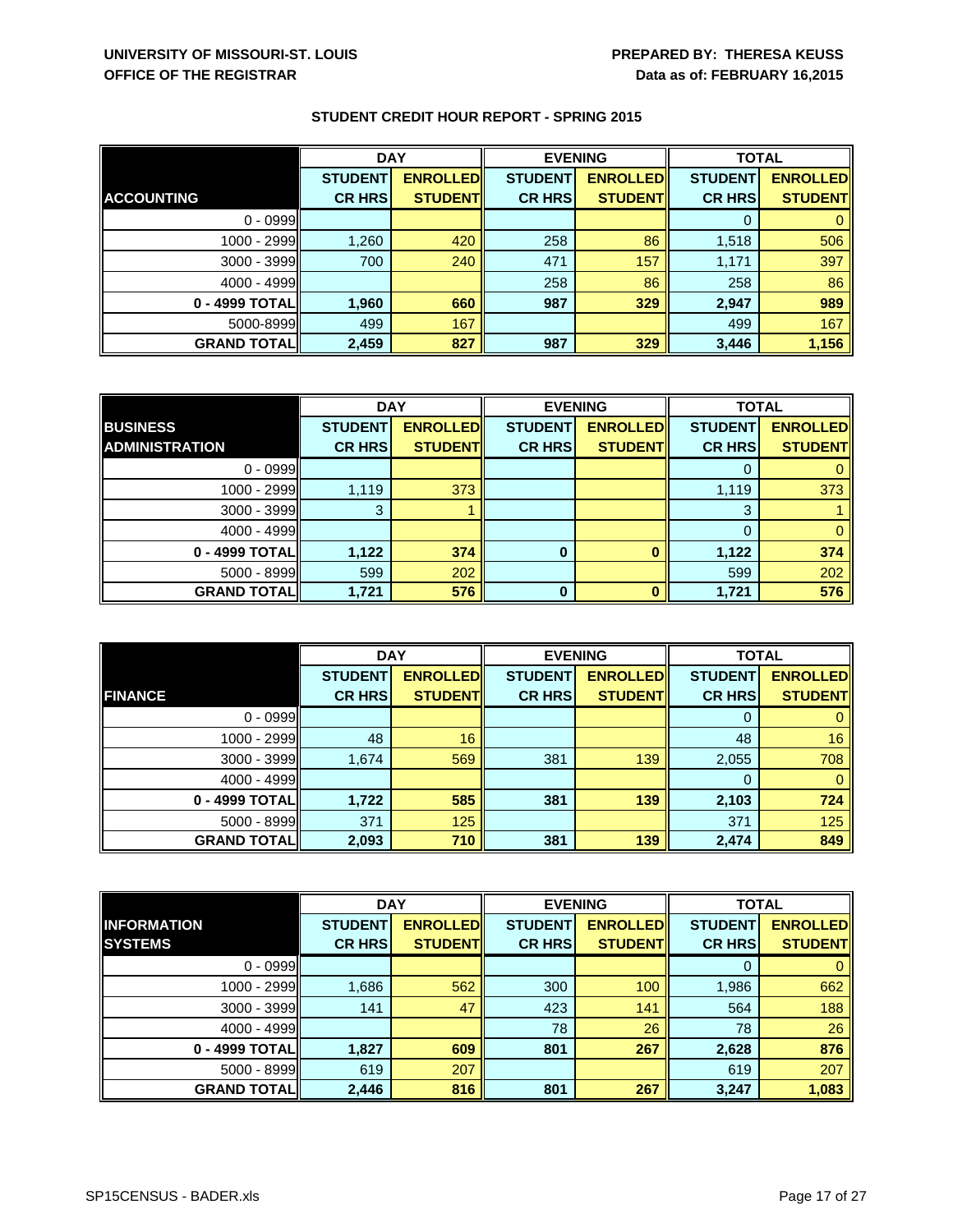| <b>LOGISTICS &amp;</b> | <b>DAY</b>     |                 | <b>EVENING</b> |                 | <b>TOTAL</b>   |                 |
|------------------------|----------------|-----------------|----------------|-----------------|----------------|-----------------|
| <b>OPERATIONS</b>      | <b>STUDENT</b> | <b>ENROLLED</b> | <b>STUDENT</b> | <b>ENROLLED</b> | <b>STUDENT</b> | <b>ENROLLED</b> |
| <b>IMANAGEMENT</b>     | <b>CR HRS</b>  | <b>STUDENT</b>  | <b>CR HRS</b>  | <b>STUDENT</b>  | <b>CR HRS</b>  | <b>STUDENT</b>  |
| $0 - 0999$             |                |                 |                |                 | 0              |                 |
| $1000 - 2999$          |                |                 |                |                 | 0              |                 |
| 3000 - 3999            | 1,356          | 452             | 324            | 108             | 1,680          | 560             |
| $4000 - 4999$          | 33             | 11              | 45             | 15              | 78             | 26              |
| 0 - 4999 TOTAL         | 1,389          | 463             | 369            | 123             | 1,758          | 586             |
| $5000 - 8999$          | 528            | 176             |                |                 | 528            | 176             |
| <b>GRAND TOTALI</b>    | 1,917          | 639             | 369            | 123             | 2,286          | 762             |

|                    | <b>DAY</b>     |                 | <b>EVENING</b> |                 | <b>TOTAL</b>   |                 |
|--------------------|----------------|-----------------|----------------|-----------------|----------------|-----------------|
|                    | <b>STUDENT</b> | <b>ENROLLED</b> | <b>STUDENT</b> | <b>ENROLLED</b> | <b>STUDENT</b> | <b>ENROLLED</b> |
| <b>MANAGEMENT</b>  | <b>CR HRS</b>  | <b>STUDENT</b>  | <b>CR HRS</b>  | <b>STUDENT</b>  | <b>CR HRS</b>  | <b>STUDENT</b>  |
| $0 - 0999$         |                |                 |                |                 | $\Omega$       |                 |
| 1000 - 2999        |                |                 |                |                 | 0              |                 |
| $3000 - 3999$      | 1,605          | 536             | 399            | 133             | 2,004          | 669             |
| 4000 - 4999        | 426            | 142             | 261            | 87              | 687            | 229             |
| 0 - 4999 TOTAL     | 2,031          | 678             | 660            | 220             | 2,691          | 898             |
| 5000 - 8999        | 318            | 106             |                |                 | 318            | 106             |
| <b>GRAND TOTAL</b> | 2,349          | 784             | 660            | 220             | 3,009          | 1,004           |

|                      | <b>DAY</b>     |                 | <b>EVENING</b> |                 | <b>TOTAL</b>   |                 |
|----------------------|----------------|-----------------|----------------|-----------------|----------------|-----------------|
| <b>INTERNATIONAL</b> | <b>STUDENT</b> | <b>ENROLLED</b> | <b>STUDENT</b> | <b>ENROLLED</b> | <b>STUDENT</b> | <b>ENROLLED</b> |
| <b>BUSINESS</b>      | <b>CR HRS</b>  | <b>STUDENT</b>  | <b>CR HRS</b>  | <b>STUDENT</b>  | <b>CR HRS</b>  | <b>STUDENT</b>  |
| $0 - 0999$           |                |                 |                |                 | O              |                 |
| 1000 - 2999          |                |                 |                |                 | 0              |                 |
| 3000 - 3999          | 387            | 129             | 60             | 20              | 447            | 149             |
| $4000 - 4999$        |                |                 | 18             | 6               | 18             | 6               |
| 0 - 4999 TOTAL       | 387            | 129             | 78             | 26              | 465            | 155             |
| $5000 - 8999$        | 42             | 14              |                |                 | 42             | 14              |
| <b>GRAND TOTAL</b>   | 429            | 143             | 78             | 26              | 507            | 169             |

|                    | <b>DAY</b>     |                 | <b>EVENING</b> |                 | <b>TOTAL</b>   |                 |
|--------------------|----------------|-----------------|----------------|-----------------|----------------|-----------------|
|                    | <b>STUDENT</b> | <b>ENROLLED</b> | <b>STUDENT</b> | <b>ENROLLED</b> | <b>STUDENT</b> | <b>ENROLLED</b> |
| <b>MARKETING</b>   | <b>CR HRS</b>  | <b>STUDENT</b>  | <b>CR HRS</b>  | <b>STUDENT</b>  | <b>CR HRS</b>  | <b>STUDENT</b>  |
| $0 - 0999$         |                |                 |                |                 | 0              |                 |
| $1000 - 2999$      |                |                 |                |                 | $\mathbf{0}$   |                 |
| $3000 - 3999$      | 1,886          | 631             | 96             | 32              | 1,982          | 663             |
| $4000 - 4999$      | 93             | 31              | 39             | 13              | 132            | 44              |
| 0 - 4999 TOTAL     | 1,979          | 662             | 135            | 45              | 2,114          | 707             |
| 5000 - 8999        | 300            | 100             |                |                 | 300            | 100             |
| <b>GRAND TOTAL</b> | 2,279          | 762             | 135            | 45              | 2,414          | 807             |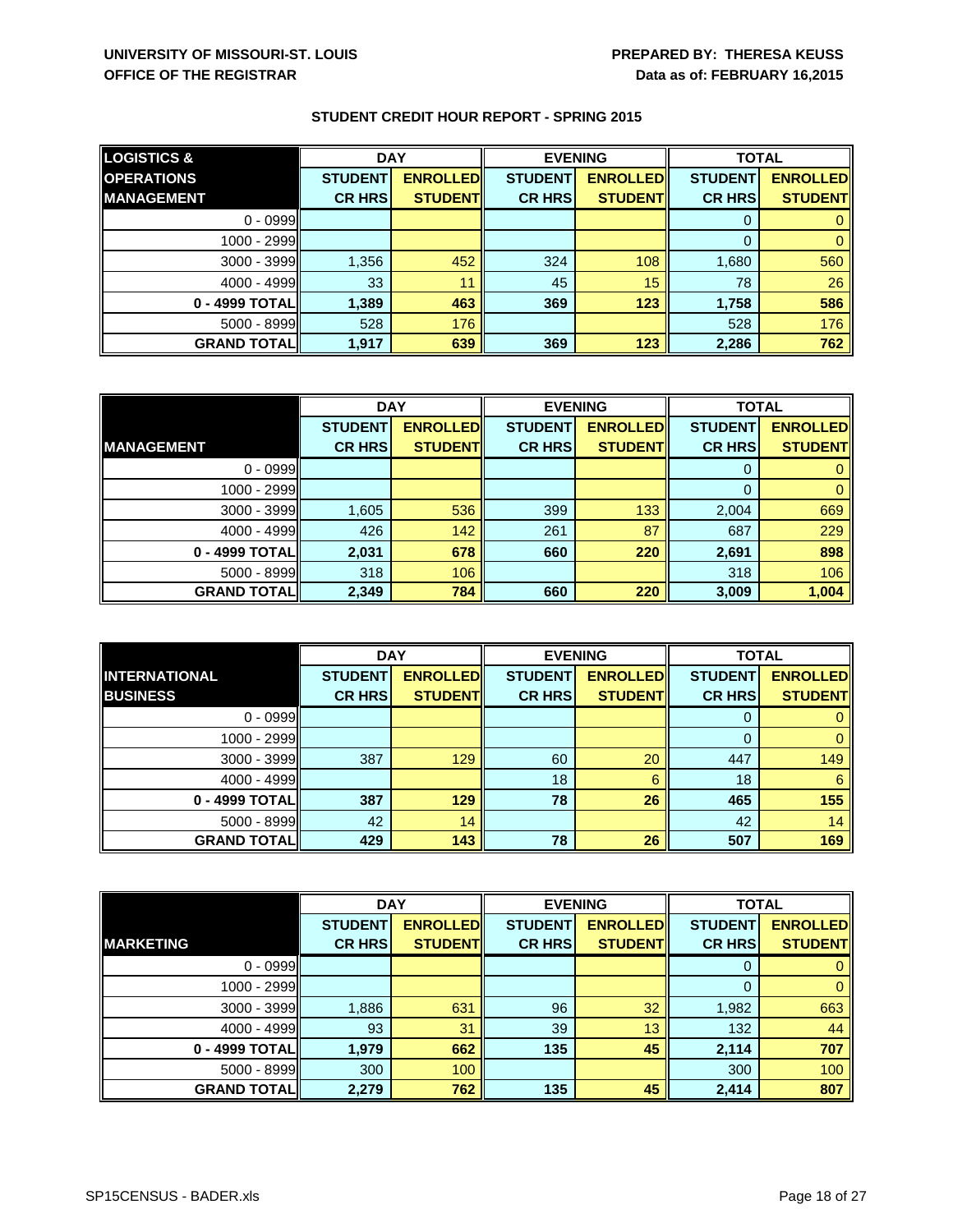|                    | <b>DAY</b>     |                 |                | <b>EVENING</b>  | <b>TOTAL</b>   |                 |
|--------------------|----------------|-----------------|----------------|-----------------|----------------|-----------------|
| <b>ADULT</b>       | <b>STUDENT</b> | <b>ENROLLED</b> | <b>STUDENT</b> | <b>ENROLLED</b> | <b>STUDENT</b> | <b>ENROLLED</b> |
| <b>EDUCATION</b>   | <b>CR HRS</b>  | <b>STUDENT</b>  | <b>CR HRS</b>  | <b>STUDENT</b>  | <b>CR HRS</b>  | <b>STUDENT</b>  |
| $0 - 0999$         |                |                 |                |                 | 0              |                 |
| 1000 - 2999        |                |                 |                |                 |                |                 |
| $3000 - 3999$      |                |                 |                |                 | 0              |                 |
| $4000 - 4999$      | 3              |                 |                |                 | 3              |                 |
| 0 - 4999 TOTAL     |                |                 |                |                 | ≏              |                 |
| 5000 - 8999        | 164            | 55              |                |                 | 164            | 55              |
| <b>GRAND TOTAL</b> | 167            | 56              | 0              |                 | 167            | 56              |

|                     | <b>DAY</b>     |                 | <b>EVENING</b> |                 | <b>TOTAL</b>   |                 |
|---------------------|----------------|-----------------|----------------|-----------------|----------------|-----------------|
| <b>COUNSELOR</b>    | <b>STUDENT</b> | <b>ENROLLED</b> | <b>STUDENT</b> | <b>ENROLLED</b> | <b>STUDENT</b> | <b>ENROLLED</b> |
| <b>EDUCATION</b>    | <b>CR HRS</b>  | <b>STUDENT</b>  | <b>CR HRS</b>  | <b>STUDENT</b>  | <b>CR HRS</b>  | <b>STUDENT</b>  |
| $0 - 0999$          |                |                 |                |                 |                |                 |
| 1000 - 2999         | 9              |                 |                |                 | $\mathbf{9}$   |                 |
| 3000 - 3999         |                |                 |                |                 | 0              |                 |
| 4000 - 4999         |                |                 |                |                 | $\Omega$       |                 |
| $0 - 4999$ TOTAL    | 9              |                 | 0              |                 | 9              |                 |
| $5000 - 8999$       | 1,277          | 424             |                |                 | 1,277          | 424             |
| <b>GRAND TOTALI</b> | 1,286          | 427             | 0              |                 | 1,286          | 427             |

|                        | <b>DAY</b>     |                 | <b>EVENING</b> |                 | <b>TOTAL</b>   |                 |
|------------------------|----------------|-----------------|----------------|-----------------|----------------|-----------------|
| <b>EARLY CHILDHOOD</b> | <b>STUDENT</b> | <b>ENROLLED</b> | <b>STUDENT</b> | <b>ENROLLED</b> | <b>STUDENT</b> | <b>ENROLLED</b> |
| <b>EDUCATION</b>       | <b>CR HRS</b>  | <b>STUDENT</b>  | <b>CR HRS</b>  | <b>STUDENT</b>  | <b>CR HRS</b>  | <b>STUDENT</b>  |
| $0 - 0999$             |                |                 |                |                 |                |                 |
| $1000 - 2999$          |                |                 |                |                 | 0              |                 |
| 3000 - 3999            | 87             | 42              | 93             | 31              | 180            | 73              |
| 4000 - 4999            | 186            | 32              |                |                 | 186            | 32              |
| 0 - 4999 TOTAL         | 273            | 74              | 93             | 31              | 366            | 105             |
| 5000 - 8999            |                |                 |                |                 | 0              |                 |
| <b>GRAND TOTAL</b>     | 273            | 74              | 93             | 31              | 366            | 105             |

|                    | <b>DAY</b>     |                 | <b>EVENING</b> |                 | <b>TOTAL</b>   |                 |
|--------------------|----------------|-----------------|----------------|-----------------|----------------|-----------------|
|                    | <b>STUDENT</b> | <b>ENROLLED</b> | <b>STUDENT</b> | <b>ENROLLED</b> | <b>STUDENT</b> | <b>ENROLLED</b> |
| <b>EDUCATION</b>   | <b>CR HRS</b>  | <b>STUDENT</b>  | <b>CR HRS</b>  | <b>STUDENT</b>  | <b>CR HRS</b>  | <b>STUDENTI</b> |
| $0 - 0999$         |                |                 |                |                 | 0              |                 |
| $1000 - 2999$      | 282            | 94              | 69             | 23              | 351            | 117             |
| 3000 - 3999        |                |                 |                |                 | $\Omega$       |                 |
| $4000 - 4999$      | 240            | 40              |                |                 | 240            | 40              |
| 0 - 4999 TOTAL     | 522            | 134             | 69             | 23              | 591            | 157             |
| $5000 - 8999$      | 777            | 411             |                |                 | 777            | 411             |
| <b>GRAND TOTAL</b> | 1,299          | 545             | 69             | 23              | 1,368          | 568             |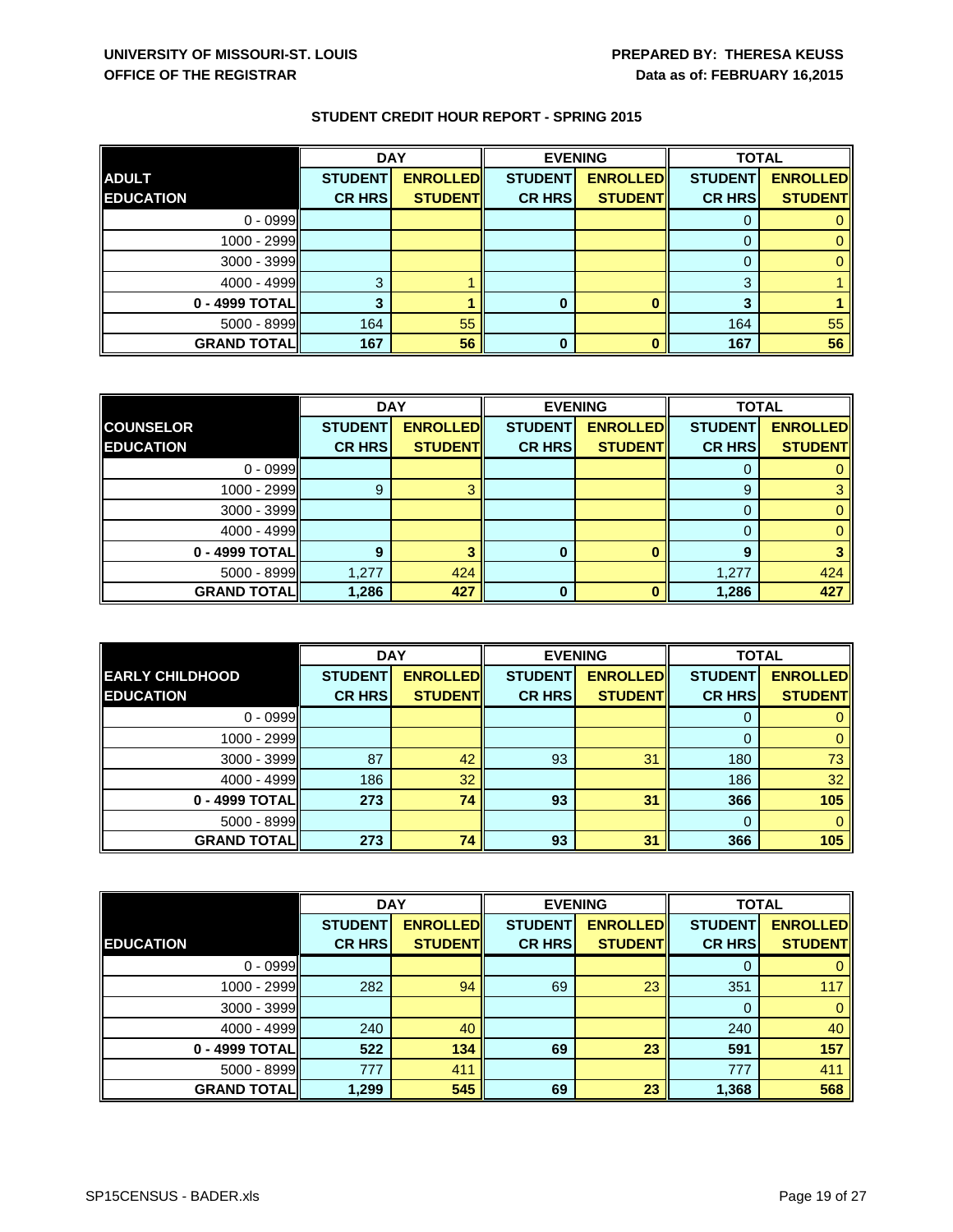|                       | <b>DAY</b>     |                 | <b>EVENING</b> |                 | <b>TOTAL</b>   |                 |
|-----------------------|----------------|-----------------|----------------|-----------------|----------------|-----------------|
| <b>EDUCATIONAL</b>    | <b>STUDENT</b> | <b>ENROLLED</b> | <b>STUDENT</b> | <b>ENROLLED</b> | <b>STUDENT</b> | <b>ENROLLED</b> |
| <b>ADMINISTRATION</b> | <b>CR HRS</b>  | <b>STUDENT</b>  | <b>CR HRS</b>  | <b>STUDENT</b>  | <b>CR HRS</b>  | <b>STUDENT</b>  |
| $0 - 0999$            |                |                 |                |                 | U              |                 |
| $1000 - 2999$         |                |                 |                |                 |                |                 |
| 3000 - 3999           |                |                 |                |                 | $\Omega$       |                 |
| $4000 - 4999$         |                |                 |                |                 |                |                 |
| 0 - 4999 TOTAL        |                |                 |                |                 |                |                 |
| $5000 - 8999$         | 279            | 93              |                |                 | 279            | 93              |
| <b>GRAND TOTAL</b>    | 279            | 93              | 0              |                 | 279            | 93              |

|                    | <b>DAY</b>     |                 | <b>EVENING</b> |                 | <b>TOTAL</b>   |                 |
|--------------------|----------------|-----------------|----------------|-----------------|----------------|-----------------|
| <b>EDUCATIONAL</b> | <b>STUDENT</b> | <b>ENROLLED</b> | <b>STUDENT</b> | <b>ENROLLED</b> | <b>STUDENT</b> | <b>ENROLLED</b> |
| <b>FOUNDATIONS</b> | <b>CR HRS</b>  | <b>STUDENT</b>  | <b>CR HRS</b>  | <b>STUDENT</b>  | <b>CR HRS</b>  | <b>STUDENT</b>  |
| $0 - 0999$         |                |                 |                |                 |                |                 |
| $1000 - 2999$      |                |                 |                |                 | $\Omega$       |                 |
| 3000 - 3999        |                |                 | 27             |                 | 27             |                 |
| 4000 - 4999        |                |                 |                |                 | $\Omega$       |                 |
| 0 - 4999 TOTAL     |                |                 | 27             |                 | 27             |                 |
| $5000 - 8999$      | 18             | 6               |                |                 | 18             | 6               |
| <b>GRAND TOTAL</b> | 18             |                 | 27             | q               | 45             | 15              |

|                                         | <b>DAY</b>                      |                                   | <b>EVENING</b>                  |                                   | <b>TOTAL</b>                    |                                   |
|-----------------------------------------|---------------------------------|-----------------------------------|---------------------------------|-----------------------------------|---------------------------------|-----------------------------------|
| <b>EDUCATIONAL</b><br><b>PSYCHOLOGY</b> | <b>STUDENT</b><br><b>CR HRS</b> | <b>ENROLLED</b><br><b>STUDENT</b> | <b>STUDENT</b><br><b>CR HRS</b> | <b>ENROLLED</b><br><b>STUDENT</b> | <b>STUDENT</b><br><b>CR HRS</b> | <b>ENROLLED</b><br><b>STUDENT</b> |
|                                         |                                 |                                   |                                 |                                   |                                 |                                   |
| $0 - 0999$                              |                                 |                                   |                                 |                                   | 0                               |                                   |
| $1000 - 2999$                           | 102                             | 34                                | 57                              | 19                                | 159                             | 53                                |
| 3000 - 3999                             | 159                             | 53                                | 45                              | 15                                | 204                             | 68                                |
| 4000 - 4999                             |                                 |                                   |                                 |                                   | 0                               |                                   |
| 0 - 4999 TOTAL                          | 261                             | 87                                | 102                             | 34                                | 363                             | 121                               |
| $5000 - 8999$                           | 454                             | 152                               |                                 |                                   | 454                             | 152                               |
| <b>GRAND TOTAL</b>                      | 715                             | 239                               | 102                             | 34                                | 817                             | 273                               |

|                    | <b>DAY</b>     |                 | <b>EVENING</b> |                 | <b>TOTAL</b>   |                 |
|--------------------|----------------|-----------------|----------------|-----------------|----------------|-----------------|
| <b>EDUCATIONAL</b> | <b>STUDENT</b> | <b>ENROLLED</b> | <b>STUDENT</b> | <b>ENROLLED</b> | <b>STUDENT</b> | <b>ENROLLED</b> |
| <b>RESEARCH</b>    | <b>CR HRS</b>  | <b>STUDENT</b>  | <b>CR HRS</b>  | <b>STUDENT</b>  | <b>CR HRS</b>  | <b>STUDENT</b>  |
| $0 - 0999$         |                |                 |                |                 | 0              |                 |
| $1000 - 2999$      |                |                 |                |                 | 0              |                 |
| 3000 - 3999        |                |                 | 27             | 9               | 27             |                 |
| $4000 - 4999$      |                |                 |                |                 | 0              |                 |
| 0 - 4999 TOTAL     |                |                 | 27             | 9               | 27             | 9               |
| 5000 - 8999        | 399            | 133             |                |                 | 399            | 133             |
| <b>GRAND TOTAL</b> | 399            | 133             | 27             | 9               | 426            | 142             |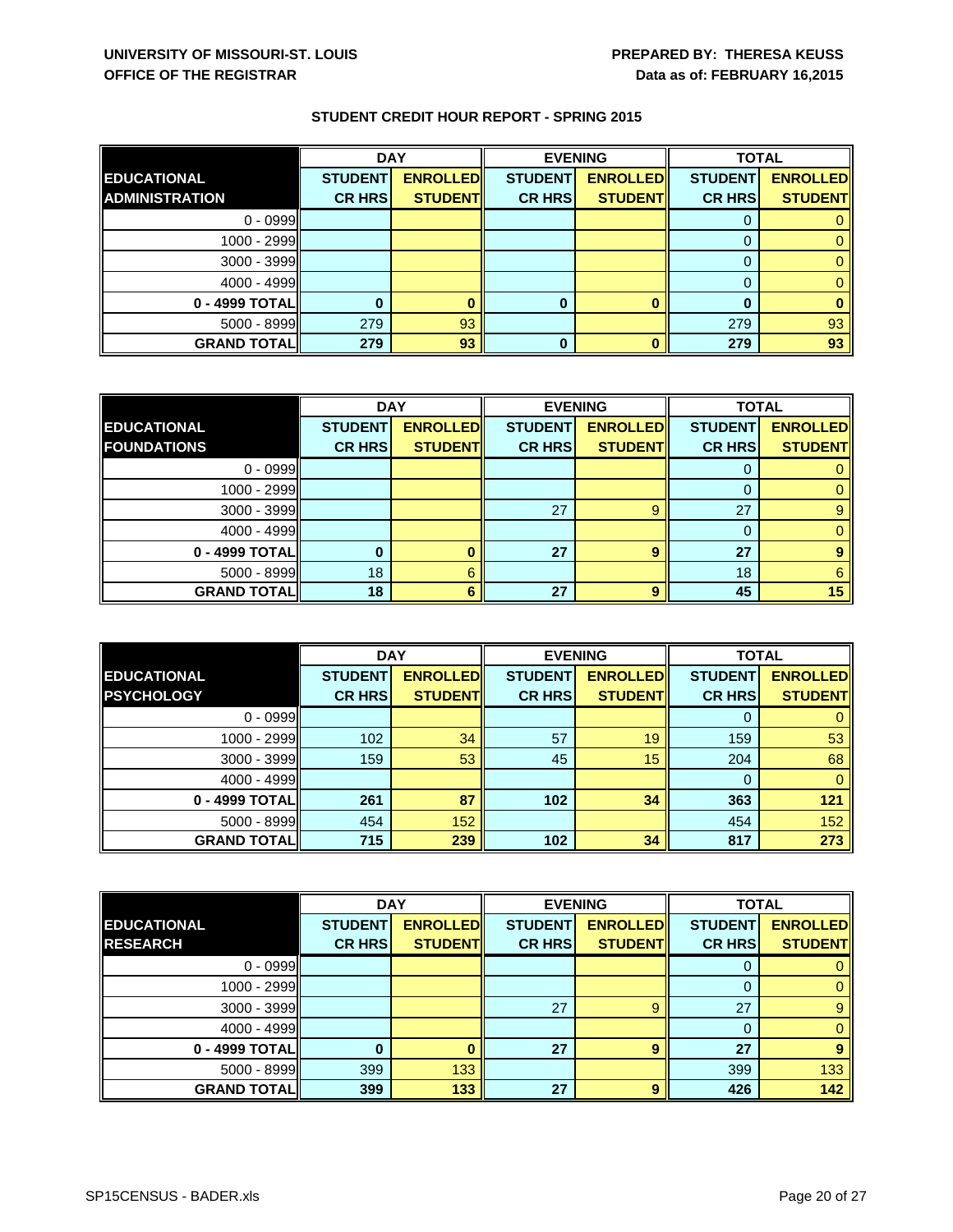|                     | <b>DAY</b>     |                 |                | <b>EVENING</b>  | <b>TOTAL</b>   |                 |
|---------------------|----------------|-----------------|----------------|-----------------|----------------|-----------------|
| <b>EDUCATIONAL</b>  | <b>STUDENT</b> | <b>ENROLLED</b> | <b>STUDENT</b> | <b>ENROLLED</b> | <b>STUDENT</b> | <b>ENROLLED</b> |
| <b>TECHNOLOGY</b>   | <b>CR HRS</b>  | <b>STUDENT</b>  | <b>CR HRS</b>  | <b>STUDENT</b>  | <b>CR HRS</b>  | <b>STUDENT</b>  |
| $0 - 0999$          |                |                 |                |                 | 0              |                 |
| 1000 - 2999         |                |                 |                |                 |                |                 |
| $3000 - 3999$       | 77             | 5 <sup>1</sup>  |                |                 | 77             | 51              |
| $4000 - 4999$       |                |                 |                |                 | 0              |                 |
| 0 - 4999 TOTAL      | 77             | 51              |                |                 | 77             | 51              |
| 5000 - 8999         | 21             |                 |                |                 | 21             |                 |
| <b>GRAND TOTALI</b> | 98             | 58              | 0              |                 | 98             | 58              |

|                    | <b>DAY</b>     |                 | <b>EVENING</b> |                 | <b>TOTAL</b>   |                 |
|--------------------|----------------|-----------------|----------------|-----------------|----------------|-----------------|
| <b>ELEMENTARY</b>  | <b>STUDENT</b> | <b>ENROLLED</b> | <b>STUDENT</b> | <b>ENROLLED</b> | <b>STUDENT</b> | <b>ENROLLED</b> |
| <b>EDUCATION</b>   | <b>CR HRS</b>  | <b>STUDENT</b>  | <b>CR HRS</b>  | <b>STUDENT</b>  | <b>CR HRS</b>  | <b>STUDENT</b>  |
| $0 - 0999$         |                |                 |                |                 | 0              |                 |
| 1000 - 2999        |                |                 |                |                 | 0              | 0               |
| $3000 - 3999$      | 519            | 154             | 51             | 17              | 570            | 171             |
| $4000 - 4999$      | 1,320          | 254             | 39             | 13              | 1,359          | 267             |
| 0 - 4999 TOTAL     | 1,839          | 408             | 90             | 30              | 1,929          | 438             |
| $5000 - 8999$      | 111            | 37              |                |                 | 111            | 37              |
| <b>GRAND TOTAL</b> | 1,950          | 445             | 90             | 30              | 2,040          | 475             |

|                             | <b>DAY</b>     |                 | <b>EVENING</b> |                 | <b>TOTAL</b>   |                 |
|-----------------------------|----------------|-----------------|----------------|-----------------|----------------|-----------------|
|                             | <b>STUDENT</b> | <b>ENROLLED</b> | <b>STUDENT</b> | <b>ENROLLED</b> | <b>STUDENT</b> | <b>ENROLLED</b> |
| <b>HEALTH &amp; PHYS ED</b> | <b>CR HRS</b>  | <b>STUDENT</b>  | <b>CR HRS</b>  | <b>STUDENT</b>  | <b>CR HRS</b>  | <b>STUDENT</b>  |
| $0 - 0999$                  |                |                 |                |                 | 0              |                 |
| 1000 - 2999                 |                |                 |                |                 | 0              |                 |
| 3000 - 3999                 |                |                 |                |                 | 0              |                 |
| $4000 - 4999$               |                |                 |                |                 | 0              |                 |
| 0 - 4999 TOTAL              |                |                 | O              |                 | 0              |                 |
| $5000 - 8999$               |                |                 |                |                 | 0              |                 |
| <b>GRAND TOTAL</b>          |                |                 |                |                 | n              |                 |

|                         | <b>DAY</b>     |                 | <b>EVENING</b> |                  | <b>TOTAL</b>   |                 |
|-------------------------|----------------|-----------------|----------------|------------------|----------------|-----------------|
|                         | <b>STUDENT</b> | <b>ENROLLED</b> | <b>STUDENT</b> | <b>ENROLLEDI</b> | <b>STUDENT</b> | <b>ENROLLED</b> |
| <b>HIGHER EDUCATION</b> | <b>CR HRS</b>  | <b>STUDENT</b>  | <b>CR HRS</b>  | <b>STUDENT</b>   | <b>CR HRS</b>  | <b>STUDENT</b>  |
| $0 - 0999$              |                |                 |                |                  |                |                 |
| $1000 - 2999$           |                |                 |                |                  |                |                 |
| $3000 - 3999$           |                |                 |                |                  |                |                 |
| $4000 - 4999$           |                |                 |                |                  |                |                 |
| 0 - 4999 TOTALI         |                |                 |                |                  |                |                 |
| 5000 - 8999             | 274            | 92              |                |                  | 274            | 92              |
| <b>GRAND TOTAL</b>      | 274            | 92              | 0              |                  | 274            | 92              |

|               | <b>DAY</b>       |                | <b>VENING</b>   |                                    | TAT AI<br>I AL |  |
|---------------|------------------|----------------|-----------------|------------------------------------|----------------|--|
| <b>TUDEN1</b> | <b>ENROLLEDI</b> | <b>STUDENT</b> | <b>ENROLLED</b> | <b>STUDENT</b><br><b>ENROLLEDI</b> |                |  |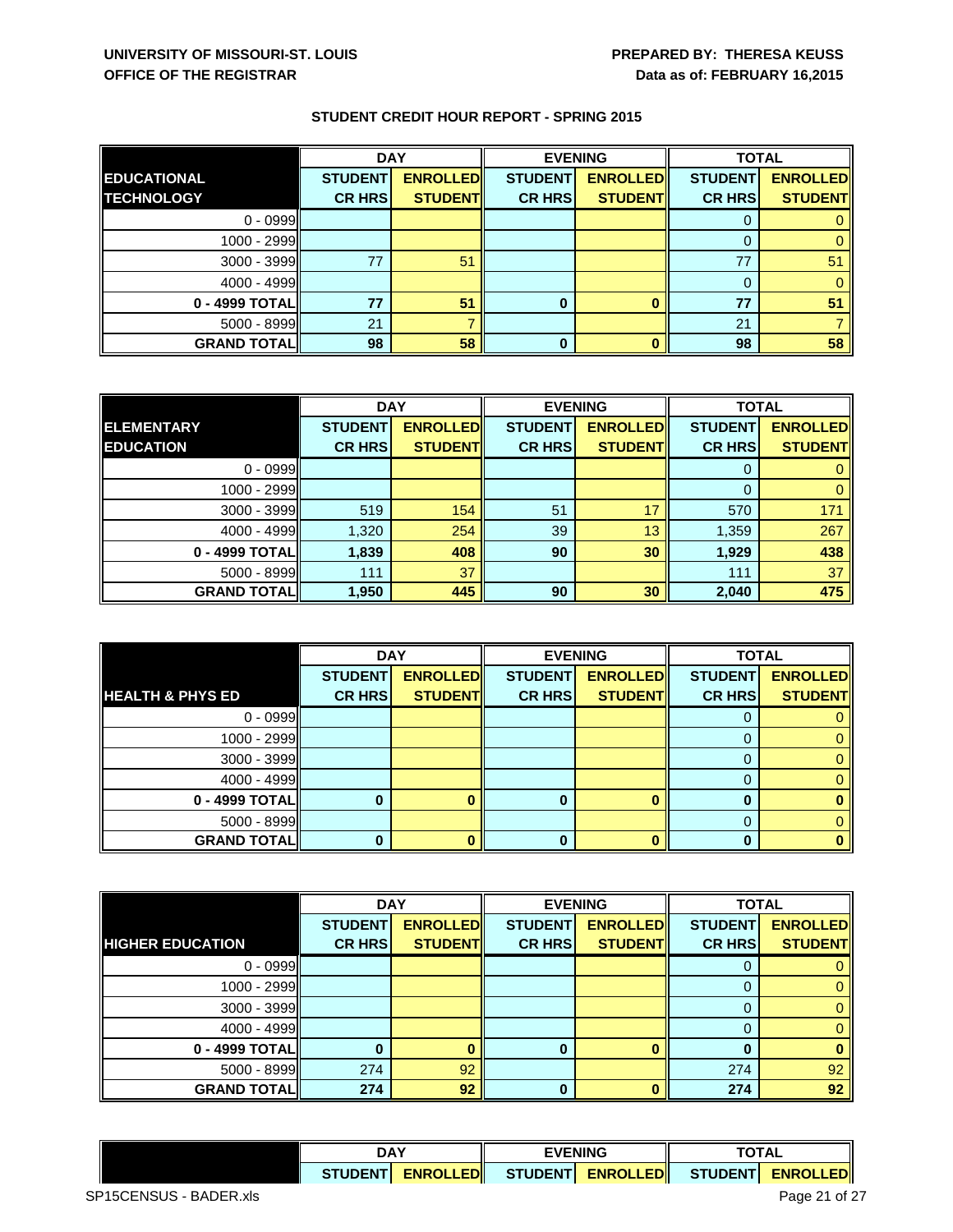| <b>MIDDLE EDUCATION</b> | <b>CR HRS</b> | <b>STUDENT</b> | <b>CR HRS</b> | <b>STUDENT</b> | <b>CR HRS</b> | <b>STUDENT</b>  |
|-------------------------|---------------|----------------|---------------|----------------|---------------|-----------------|
| $0 - 0999$              |               |                |               |                |               |                 |
| $1000 - 2999$           |               |                |               |                |               |                 |
| $3000 - 3999$           |               |                |               |                |               |                 |
| $4000 - 4999$           | 234           | 36             |               |                | 234           | 36 <sup>°</sup> |
| 0 - 4999 TOTALI         | 234           | 36             |               |                | 234           | 36              |
| $5000 - 8999$           |               |                |               |                |               |                 |
| <b>GRAND TOTALI</b>     | 234           | 36             |               |                | 234           | 36              |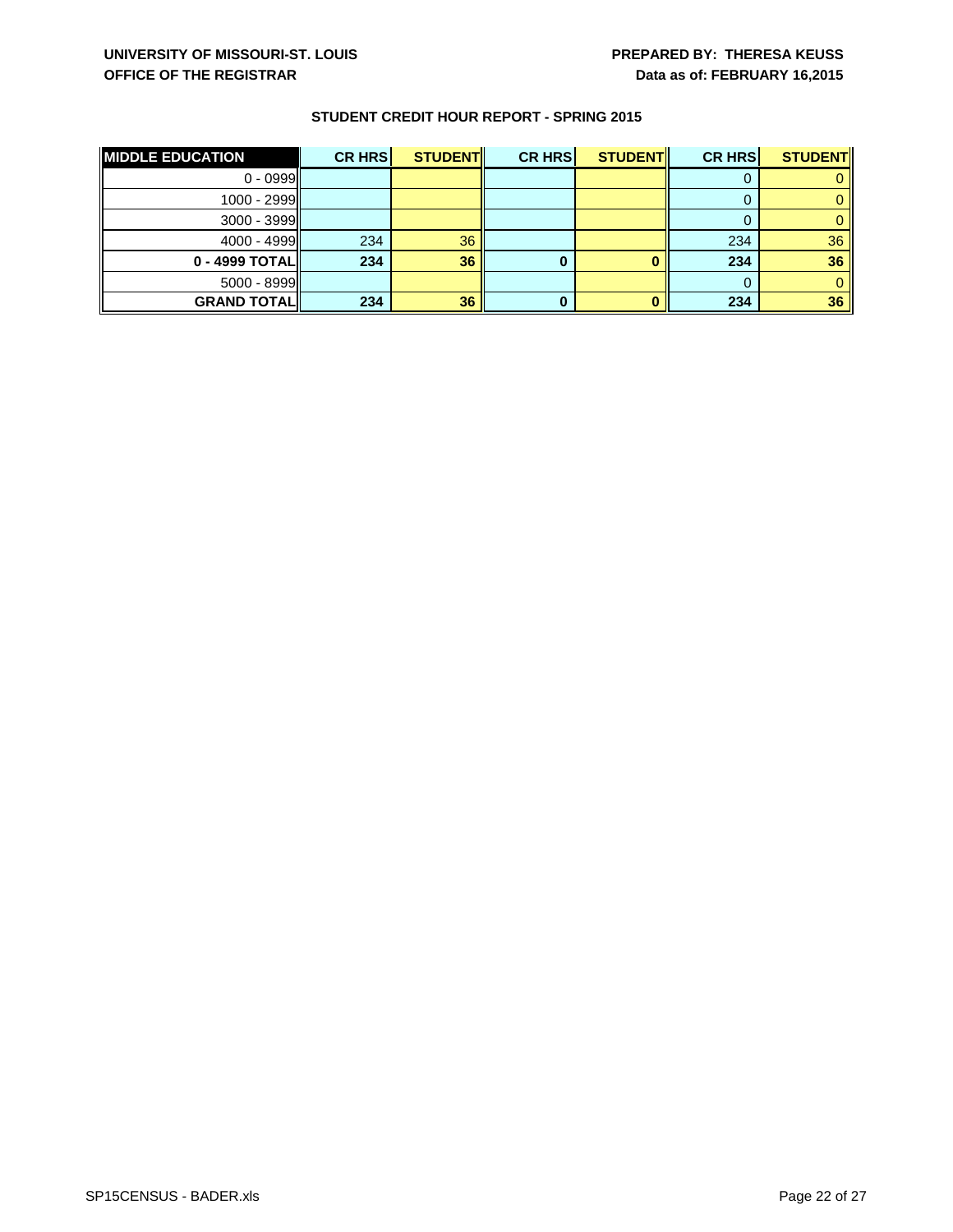|                     | <b>DAY</b>     |                 | <b>EVENING</b> |                 | <b>TOTAL</b>   |                 |
|---------------------|----------------|-----------------|----------------|-----------------|----------------|-----------------|
| <b>PHYSICAL</b>     | <b>STUDENT</b> | <b>ENROLLED</b> | <b>STUDENT</b> | <b>ENROLLED</b> | <b>STUDENT</b> | <b>ENROLLED</b> |
| <b>EDUCATION</b>    | <b>CR HRS</b>  | <b>STUDENT</b>  | <b>CR HRS</b>  | <b>STUDENTI</b> | <b>CR HRS</b>  | <b>STUDENT</b>  |
| $0 - 0999$          |                |                 |                |                 |                |                 |
| 1000 - 2999         | 99             | 63              |                |                 | 99             | 63              |
| $3000 - 3999$       | 661            | 197             |                |                 | 661            | 197             |
| 4000 - 4999         | 108            | 20              |                |                 | 108            | 20              |
| 0 - 4999 TOTAL      | 868            | 280             | 0              |                 | 868            | 280             |
| $5000 - 8999$       |                |                 |                |                 | 0              |                 |
| <b>GRAND TOTALI</b> | 868            | 280             | 0              |                 | 868            | 280             |

|                    | <b>DAY</b>     |                 | <b>EVENING</b> |                 | <b>TOTAL</b>   |                 |
|--------------------|----------------|-----------------|----------------|-----------------|----------------|-----------------|
| <b>SECONDARY</b>   | <b>STUDENT</b> | <b>ENROLLED</b> | <b>STUDENT</b> | <b>ENROLLED</b> | <b>STUDENT</b> | <b>ENROLLED</b> |
| <b>EDUCATION</b>   | <b>CR HRS</b>  | <b>STUDENT</b>  | <b>CR HRS</b>  | <b>STUDENT</b>  | <b>CR HRS</b>  | <b>STUDENT</b>  |
| $0 - 0999$         |                |                 |                |                 |                |                 |
| $1000 - 2999$      |                |                 |                |                 | $\Omega$       |                 |
| 3000 - 3999        |                |                 |                |                 |                |                 |
| 4000 - 4999        | 883            | 159             | າ              |                 | 885            | 160             |
| 0 - 4999 TOTAL     | 883            | 159             | $\mathbf{2}$   |                 | 885            | 160             |
| $5000 - 8999$      | 70             | 20              |                |                 | 70             | 20              |
| <b>GRAND TOTAL</b> | 953            | 179             | 2              |                 | 955            | 180             |

|                    | <b>DAY</b>     |                 | <b>EVENING</b> |                 | <b>TOTAL</b>   |                 |
|--------------------|----------------|-----------------|----------------|-----------------|----------------|-----------------|
| <b>SPECIAL</b>     | <b>STUDENT</b> | <b>ENROLLED</b> | <b>STUDENT</b> | <b>ENROLLED</b> | <b>STUDENT</b> | <b>ENROLLED</b> |
| <b>EDUCATION</b>   | <b>CR HRS</b>  | <b>STUDENT</b>  | <b>CR HRS</b>  | <b>STUDENT</b>  | <b>CR HRS</b>  | <b>STUDENT</b>  |
| $0 - 0999$         |                |                 |                |                 | 0              |                 |
| 1000 - 2999        |                |                 |                |                 | 0              |                 |
| 3000 - 3999        | 306            | 102             | 84             | 28              | 390            | 130             |
| 4000 - 4999        | 741            | 231             | 39             | 13              | 780            | 244             |
| 0 - 4999 TOTAL     | 1,047          | 333             | 123            | 41              | 1,170          | 374             |
| $5000 - 8999$      | 381            | 127             |                |                 | 381            | 127             |
| <b>GRAND TOTAL</b> | 1,428          | 460             | 123            | 41              | 1,551          | 501             |

|                                    | <b>DAY</b>                      |                                    | <b>EVENING</b>                  |                                    | <b>TOTAL</b>                    |                                   |
|------------------------------------|---------------------------------|------------------------------------|---------------------------------|------------------------------------|---------------------------------|-----------------------------------|
| <b>TEACHER</b><br><b>EDUCATION</b> | <b>STUDENT</b><br><b>CR HRS</b> | <b>ENROLLEDI</b><br><b>STUDENT</b> | <b>STUDENT</b><br><b>CR HRS</b> | <b>ENROLLEDI</b><br><b>STUDENT</b> | <b>STUDENT</b><br><b>CR HRS</b> | <b>ENROLLED</b><br><b>STUDENT</b> |
| $0 - 0999$                         |                                 |                                    |                                 |                                    | 0                               |                                   |
|                                    |                                 |                                    |                                 |                                    |                                 |                                   |
| 1000 - 2999                        | 183                             | 61                                 |                                 |                                    | 183                             | 61                                |
| $3000 - 3999$                      | 186                             | 68                                 | 136                             | 50                                 | 322                             | 118                               |
| $4000 - 4999$                      | 57                              | 19                                 | 66                              | 22                                 | 123                             | 41                                |
| 0 - 4999 TOTALI                    | 426                             | 148                                | 202                             | 72                                 | 628                             | 220                               |
| $5000 - 8999$                      | 696                             | 232                                |                                 |                                    | 696                             | 232                               |
| <b>GRAND TOTAL</b>                 | 1,122                           | 380                                | 202                             | 72                                 | 1,324                           | 452                               |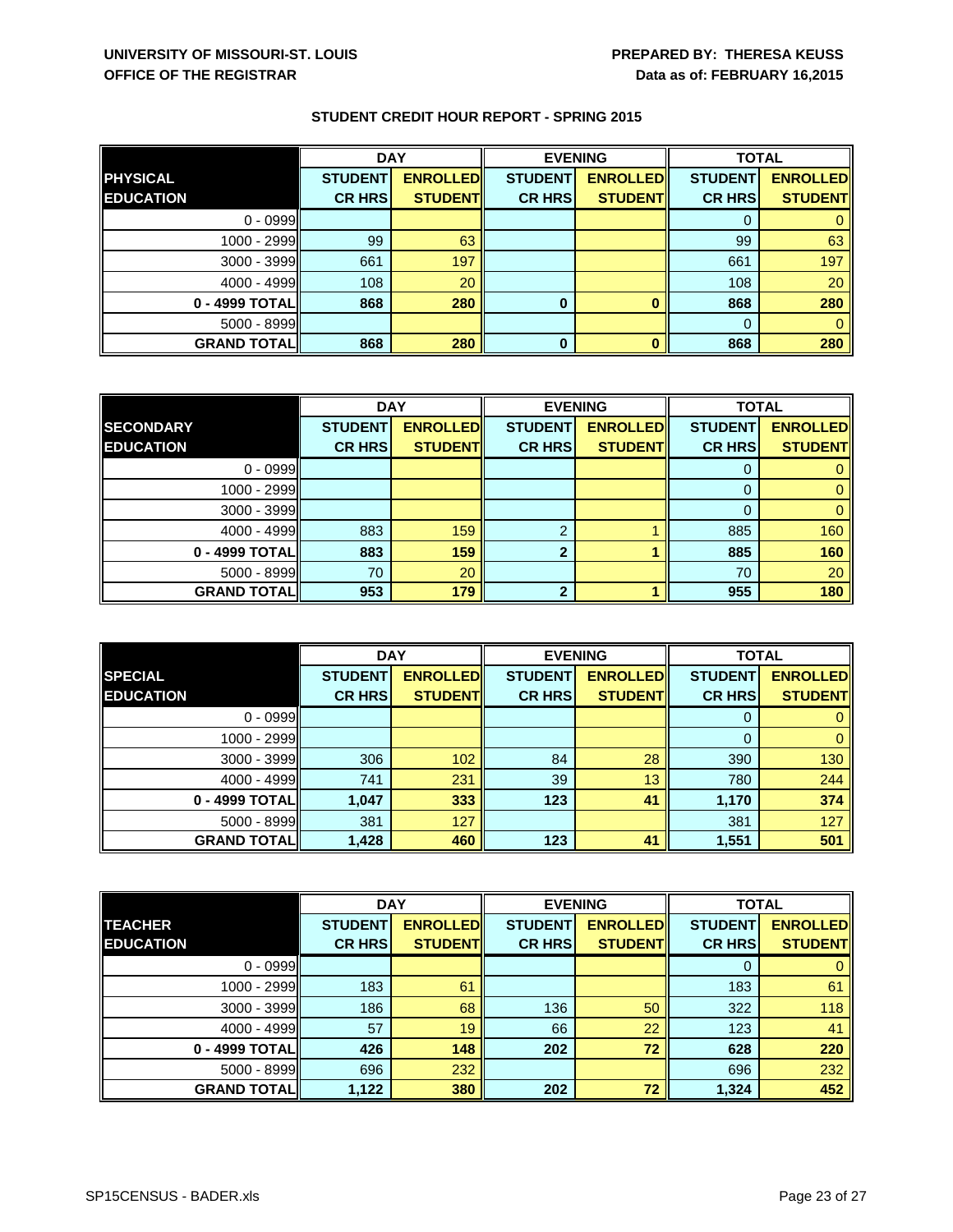|                           | <b>DAY</b>     |                 | <b>EVENING</b> |                 | <b>TOTAL</b>   |                 |
|---------------------------|----------------|-----------------|----------------|-----------------|----------------|-----------------|
| <b>TOTAL COLLEGE OF</b>   | <b>STUDENT</b> | <b>ENROLLED</b> | <b>STUDENT</b> | <b>ENROLLED</b> | <b>STUDENT</b> | <b>ENROLLED</b> |
| <b>ARTS &amp; SCIENCE</b> | <b>CR HRS</b>  | <b>STUDENT</b>  | <b>CR HRS</b>  | <b>STUDENT</b>  | <b>CR HRS</b>  | <b>STUDENT</b>  |
| $0 - 0999$                | 123            | 41              | 0              |                 | 123            | 41              |
| $1000 - 2999$             | 32,898         | 10,451          | 4,017          | 1,196           | 36,915         | 11,647          |
| 3000 - 3999               | 8,902          | 3,017           | 705            | 238             | 9,607          | 3,255           |
| $4000 - 4999$             | 5,834          | 2,039           | 1,228          | 421             | 7,062          | 2,460           |
| 0 - 4999 TOTALI           | 47,757         | 15,548          | 5,950          | 1,855           | 53,707         | 17,403          |
| 5000 - 8999               | 4,728          | 1,701           | 0              |                 | 4,728          | 1,701           |
| <b>GRAND TOTAL</b>        | 52,485         | 17,249          | 5,950          | 1,855           | 58,435         | 19,104          |

|                                | <b>DAY</b>     |                 | <b>EVENING</b> |                 | <b>TOTAL</b>   |                 |
|--------------------------------|----------------|-----------------|----------------|-----------------|----------------|-----------------|
| <b>TOTAL COLLEGE OF</b>        | <b>STUDENT</b> | <b>ENROLLED</b> | <b>STUDENT</b> | <b>ENROLLED</b> | <b>STUDENT</b> | <b>ENROLLED</b> |
| <b>BUSINESS ADMINISTRATION</b> | <b>CR HRS</b>  | <b>STUDENT</b>  | <b>CR HRS</b>  | <b>STUDENT</b>  | <b>CR HRS</b>  | <b>STUDENT</b>  |
| $0 - 0999$                     |                |                 |                |                 |                |                 |
| $1000 - 2999$                  | 4,113          | 1,371           | 558            | 186             | 4,671          | 1,557           |
| $3000 - 3999$                  | 7,752          | 2,605           | 2,154          | 730             | 9,906          | 3,335           |
| $4000 - 4999$                  | 552            | 184             | 699            | 233             | 1,251          | 417             |
| 0 - 4999 TOTAL                 | 12,417         | 4,160           | 3,411          | 1,149           | 15,828         | 5,309           |
| $5000 - 8999$                  | 3,276          | 1,097           | 0              |                 | 3,276          | 1,097           |
| <b>GRAND TOTAL</b>             | 15,693         | 5,257           | 3,411          | 1,149           | 19,104         | 6,406           |

|                         | <b>DAY</b>     |                 | <b>EVENING</b> |                  | <b>TOTAL</b>   |                 |
|-------------------------|----------------|-----------------|----------------|------------------|----------------|-----------------|
| <b>TOTAL COLLEGE OF</b> | <b>STUDENT</b> | <b>ENROLLED</b> | <b>STUDENT</b> | <b>ENROLLEDI</b> | <b>STUDENT</b> | <b>ENROLLED</b> |
| <b>EDUCATION</b>        | <b>CR HRS</b>  | <b>STUDENT</b>  | <b>CR HRS</b>  | <b>STUDENT</b>   | <b>CR HRS</b>  | <b>STUDENT</b>  |
| $0 - 0999$              |                |                 |                |                  |                |                 |
| 1000 - 2999             | 675            | 255             | 126            | 42               | 801            | 297             |
| 3000 - 3999             | 1,995          | 667             | 463            | 159              | 2,458          | 826             |
| $4000 - 4999$           | 3,772          | 792             | 146            | 49               | 3,918          | 841             |
| 0 - 4999 TOTAL          | 6,442          | 1,714           | 735            | 250              | 7,177          | 1,964           |
| $5000 - 8999$           | 4,921          | 1,789           |                | 0                | 4,921          | 1,789           |
| <b>GRAND TOTAL</b>      | 11,363         | 3,503           | 735            | 250              | 12,098         | 3,753           |

|                              | <b>DAY</b><br><b>EVENING</b> |                 |                | <b>TOTAL</b>     |                |                 |
|------------------------------|------------------------------|-----------------|----------------|------------------|----------------|-----------------|
| <b>TOTAL COLLEGE OF</b>      | <b>STUDENT</b>               | <b>ENROLLED</b> | <b>STUDENT</b> | <b>ENROLLEDI</b> | <b>STUDENT</b> | <b>ENROLLED</b> |
| <b>FINE ARTS &amp; COMM.</b> | <b>CR HRS</b>                | <b>STUDENT</b>  | <b>CR HRS</b>  | <b>STUDENT</b>   | <b>CR HRS</b>  | <b>STUDENT</b>  |
| $0 - 0999$                   |                              |                 |                |                  | 0              |                 |
| $1000 - 2999$                | 6,799                        | 2,541           | 472            | 158              | 7,271          | 2,699           |
| $3000 - 3999$                | 2,353                        | 835             | 108            | 36               | 2,461          | 871             |
| $4000 - 4999$                | 667                          | 217             | 0              |                  | 667            | 217             |
| 0 - 4999 TOTAL               | 9,819                        | 3,593           | 580            | 194              | 10,399         | 3,787           |
| 5000 - 8999                  | 159                          | 52              | 0              |                  | 159            | 52              |
| <b>GRAND TOTAL</b>           | 9,978                        | 3,645           | 580            | 194              | 10,558         | 3,839           |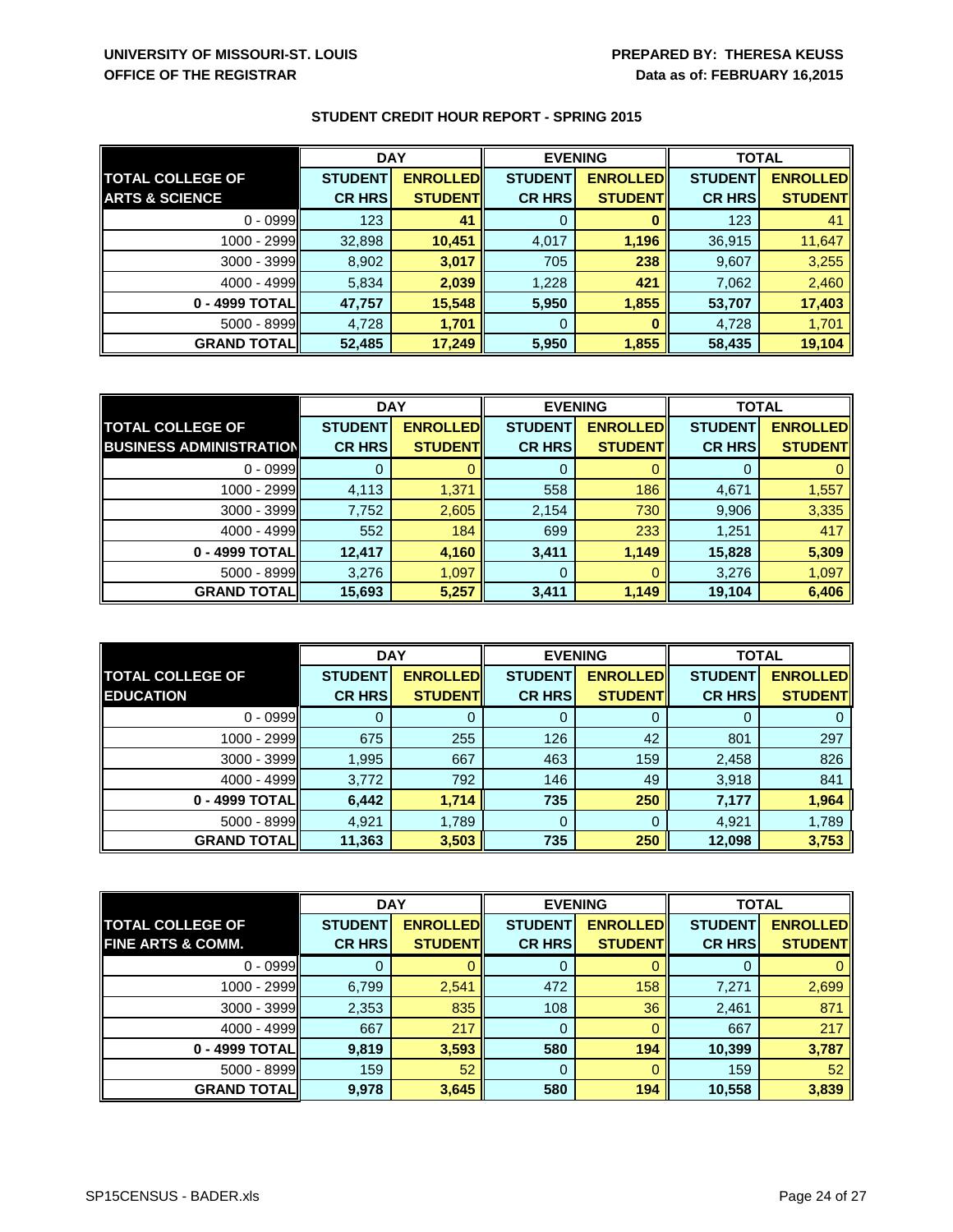|                             | <b>DAY</b>     |                 | <b>EVENING</b> |                 |                | <b>TOTAL</b>    |  |
|-----------------------------|----------------|-----------------|----------------|-----------------|----------------|-----------------|--|
| <b>UMSL/WU ENGINEERING</b>  | <b>STUDENT</b> | <b>ENROLLED</b> | <b>STUDENT</b> | <b>ENROLLED</b> | <b>STUDENT</b> | <b>ENROLLED</b> |  |
| <b>PRE-ENGINEERING INC</b>  | <b>CR HRS</b>  | <b>STUDENT</b>  | <b>CR HRS</b>  | <b>STUDENT</b>  | <b>CR HRS</b>  | <b>STUDENT</b>  |  |
| 0 - 0999 Pre-Engineering    |                |                 |                |                 | 0              |                 |  |
| 1000 - 2999 Pre-Engineering |                |                 |                |                 | $\Omega$       |                 |  |
| $0 - 0999$                  |                |                 |                |                 | $\mathbf 0$    |                 |  |
| 1000 - 2999                 | 186            | 62              | 400            | 162             | 586            | 224             |  |
| 3000 - 3999                 |                |                 | 1,040          | 359             | 1,040          | 359             |  |
| 4000 - 4999                 | 3              |                 | 873            | 339             | 876            | 340             |  |
| 0 - 4999 TOTAL              | 189            | 63              | 2,313          | 860             | 2,502          | 923             |  |
| 5000 - 8999                 |                |                 |                |                 | 0              |                 |  |
| <b>GRAND TOTAL</b>          | 189            | 63              | 2,313          | 860             | 2,502          | 923             |  |

|                         | <b>DAY</b>     |                 | <b>EVENING</b> |                 | <b>TOTAL</b>   |                 |
|-------------------------|----------------|-----------------|----------------|-----------------|----------------|-----------------|
| <b>TOTAL COLLEGE OF</b> | <b>STUDENT</b> | <b>ENROLLED</b> | <b>STUDENT</b> | <b>ENROLLED</b> | <b>STUDENT</b> | <b>ENROLLED</b> |
| <b>NURSING</b>          | <b>CR HRS</b>  | <b>STUDENT</b>  | <b>CR HRS</b>  | <b>STUDENT</b>  | <b>CR HRS</b>  | <b>STUDENT</b>  |
| $0 - 0999$              |                |                 |                |                 |                |                 |
| 1000 - 2999             | 509            | 188             |                |                 | 509            | 188             |
| 3000 - 3999             | 3,928          | 1,058           | 631            | 172             | 4,559          | 1,230           |
| 4000 - 4999             | 795            | 169             | 351            | 81              | 1,146          | 250             |
| 0 - 4999 TOTAL          | 5,232          | 1,415           | 982            | 253             | 6,214          | 1,668           |
| $5000 - 8999$           | 1,131          | 367             |                |                 | 1,131          | 367             |
| <b>GRAND TOTAL</b>      | 6,363          | 1,782           | 982            | 253             | 7,345          | 2,035           |

|                         | <b>DAY</b>     |                 | <b>EVENING</b> |                 | <b>TOTAL</b>   |                 |
|-------------------------|----------------|-----------------|----------------|-----------------|----------------|-----------------|
| <b>TOTAL COLLEGE OF</b> | <b>STUDENT</b> | <b>ENROLLED</b> | <b>STUDENT</b> | <b>ENROLLED</b> | <b>STUDENT</b> | <b>ENROLLED</b> |
| <b>OPTOMETRY</b>        | <b>CR HRS</b>  | <b>STUDENT</b>  | <b>CR HRS</b>  | <b>STUDENT</b>  | <b>CR HRS</b>  | <b>STUDENTI</b> |
| $0 - 0999$              |                |                 |                |                 | Ü              |                 |
| 1000 - 2999             |                |                 |                |                 |                |                 |
| $3000 - 3999$           |                |                 |                |                 | 0              |                 |
| $4000 - 4999$           |                |                 |                |                 | 0              |                 |
| 0 - 4999 TOTALI         |                |                 |                |                 | O              |                 |
| 5000 - 8999             | 3,301          | 1,229           |                |                 | 3,301          | 1,229           |
| <b>GRAND TOTALI</b>     | 3,301          | 1,229           |                |                 | 3,301          | 1,229           |

|                    | <b>DAY</b><br><b>EVENING</b> |                 | <b>TOTAL</b>   |                 |                |                 |
|--------------------|------------------------------|-----------------|----------------|-----------------|----------------|-----------------|
| <b>TOTAL</b>       | <b>STUDENT</b>               | <b>ENROLLED</b> | <b>STUDENT</b> | <b>ENROLLED</b> | <b>STUDENT</b> | <b>ENROLLED</b> |
| <b>GRADUATE</b>    | <b>CR HRS</b>                | <b>STUDENT</b>  | <b>CR HRS</b>  | <b>STUDENT</b>  | <b>CR HRS</b>  | <b>STUDENT</b>  |
| $0 - 0999$         |                              |                 |                |                 |                |                 |
| 1000 - 2999        |                              |                 |                |                 | 0              |                 |
| 3000 - 3999        |                              |                 |                |                 | 0              |                 |
| $4000 - 4999$      |                              |                 |                |                 | 0              |                 |
| 0 - 4999 TOTAL     |                              |                 | $\bf{0}$       | n               | $\bf{0}$       |                 |
| $5000 - 8999$      | 422                          | 152             |                |                 | 422            | 152             |
| <b>GRAND TOTAL</b> | 422                          | 152             | <sup>0</sup>   | n               | 422            | 152             |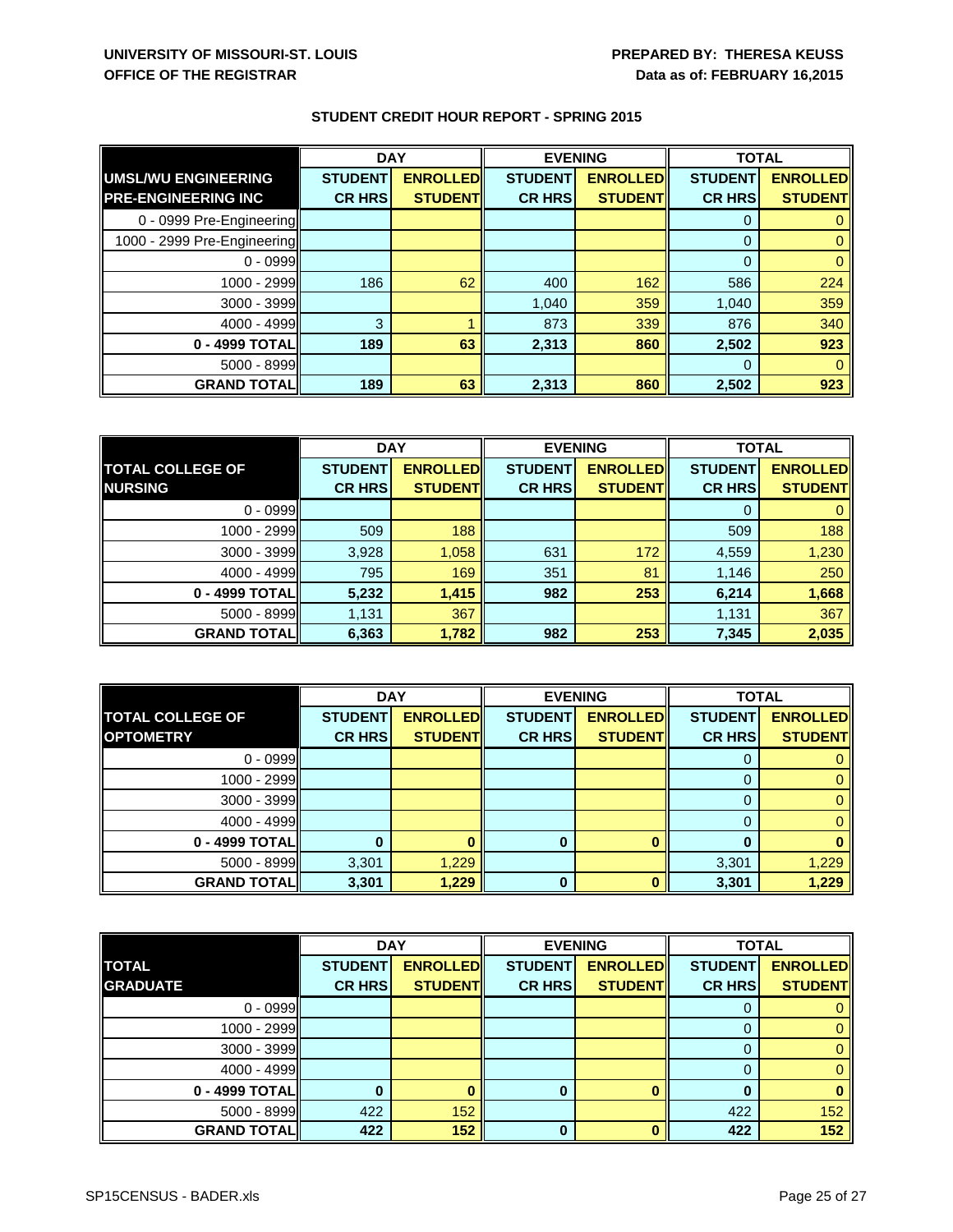|                         | <b>DAY</b>     |                 | <b>EVENING</b> |                 | <b>TOTAL</b>   |                 |
|-------------------------|----------------|-----------------|----------------|-----------------|----------------|-----------------|
| TOTAL AIR &             | <b>STUDENT</b> | <b>ENROLLED</b> | <b>STUDENT</b> | <b>ENROLLED</b> | <b>STUDENT</b> | <b>ENROLLED</b> |
| <b>MILITARY SCIENCE</b> | <b>CR HRS</b>  | <b>STUDENT</b>  | <b>CR HRS</b>  | <b>STUDENT</b>  | <b>CR HRS</b>  | <b>STUDENT</b>  |
| $0 - 0999$              |                |                 |                |                 |                |                 |
| $1000 - 2999$           |                |                 |                |                 |                |                 |
| 3000 - 3999             |                |                 |                |                 |                |                 |
| $4000 - 4999$           |                |                 |                |                 |                |                 |
| 0 - 4999 TOTAL          |                |                 |                |                 | 0              |                 |
| $5000 - 8999$           |                |                 |                |                 | 0              |                 |
| <b>GRAND TOTAL</b>      |                |                 |                |                 | 0              |                 |

|                    | <b>DAY</b>     |                 | <b>EVENING</b> |                 | <b>TOTAL</b>   |                 |
|--------------------|----------------|-----------------|----------------|-----------------|----------------|-----------------|
|                    | <b>STUDENT</b> | <b>ENROLLED</b> | <b>STUDENT</b> | <b>ENROLLED</b> | <b>STUDENT</b> | <b>ENROLLED</b> |
| <b>TOTAL CO-OP</b> | <b>CR HRS</b>  | <b>STUDENT</b>  | <b>CR HRS</b>  | <b>STUDENT</b>  | <b>CR HRS</b>  | <b>STUDENT</b>  |
| $0 - 0999$         |                |                 |                |                 |                |                 |
| 1000 - 2999        |                |                 |                |                 | 0              |                 |
| $3000 - 3999$      | 54             | 5               |                |                 | 54             |                 |
| $4000 - 4999$      | 264            | 36              |                |                 | 264            | 36              |
| 0 - 4999 TOTAL     | 318            | 41              | 0              |                 | 318.0          | 41              |
| $5000 - 8999$      | 10             | З               |                |                 | 10             | 3               |
| <b>GRAND TOTAL</b> | 328            | 44              | 0              |                 | 328            | 44              |

|                        | <b>DAY</b>     |                 | <b>EVENING</b> |                  | <b>TOTAL</b>   |                 |
|------------------------|----------------|-----------------|----------------|------------------|----------------|-----------------|
|                        | <b>STUDENT</b> | <b>ENROLLED</b> | <b>STUDENT</b> | <b>ENROLLEDI</b> | <b>STUDENT</b> | <b>ENROLLED</b> |
| <b>TOTAL ON CAMPUS</b> | <b>CR HRS</b>  | <b>STUDENTI</b> | <b>CR HRS</b>  | <b>STUDENTI</b>  | <b>CR HRS</b>  | <b>STUDENT</b>  |
| $0 - 0999$             | 123            | 41              |                |                  | 123            | 41              |
| $1000 - 2999$          | 45,180         | 14,868          | 5,573          | 1,744            | 50,753         | 16,612          |
| $3000 - 3999$          | 24,984         | 8,187           | 5,101          | 1,694            | 30,085         | 9,881           |
| $4000 - 4999$          | 11,887         | 3,438           | 3,297          | 1,123            | 15,184         | 4,561           |
| 0 - 4999 TOTAL         | 82,174         | 26,534          | 13,971         | 4,561            | 96,145         | 31,095          |
| $5000 - 8999$          | 17,948         | 6,390           |                |                  | 17,948         | 6,390           |
| <b>GRAND TOTAL</b>     | 100,122        | 32,924          | 13,971         | 4,561            | 114,093        | 37,485          |

| <b>TOTAL OFF CAMPUS</b> | <b>DAY</b>     |                 | <b>EVENING</b> |                 | <b>TOTAL</b>   |                 |
|-------------------------|----------------|-----------------|----------------|-----------------|----------------|-----------------|
| <b>CREDIT HOURS BY</b>  | <b>STUDENT</b> | <b>ENROLLED</b> | <b>STUDENT</b> | <b>ENROLLED</b> | <b>STUDENT</b> | <b>ENROLLED</b> |
| <b>COURSE LEVEL</b>     | <b>CR HRS</b>  | <b>STUDENT</b>  | <b>CR HRS</b>  | <b>STUDENT</b>  | <b>CR HRS</b>  | <b>STUDENTI</b> |
| $0 - 0999$              |                |                 |                |                 | 0              |                 |
| $1000 - 2999$           | 8,243          | 2,644           | 621            | 207             | 8,864          | 2,851           |
| $3000 - 3999$           | 303            | 101             |                |                 | 303            | 101             |
| $4000 - 4999$           | 421            | 116             |                |                 | 421            | 116             |
| 0 - 4999 TOTAL          | 8,967          | 2,861           | 621            | 207             | 9,588          | 3,068           |
| $5000 - 8999$           | 1,991          | 891             |                |                 | 1,991          | 891             |
| <b>GRAND TOTAL</b>      | 10,958         | 3,752           | 621            | 207             | 11,579         | 3,959           |